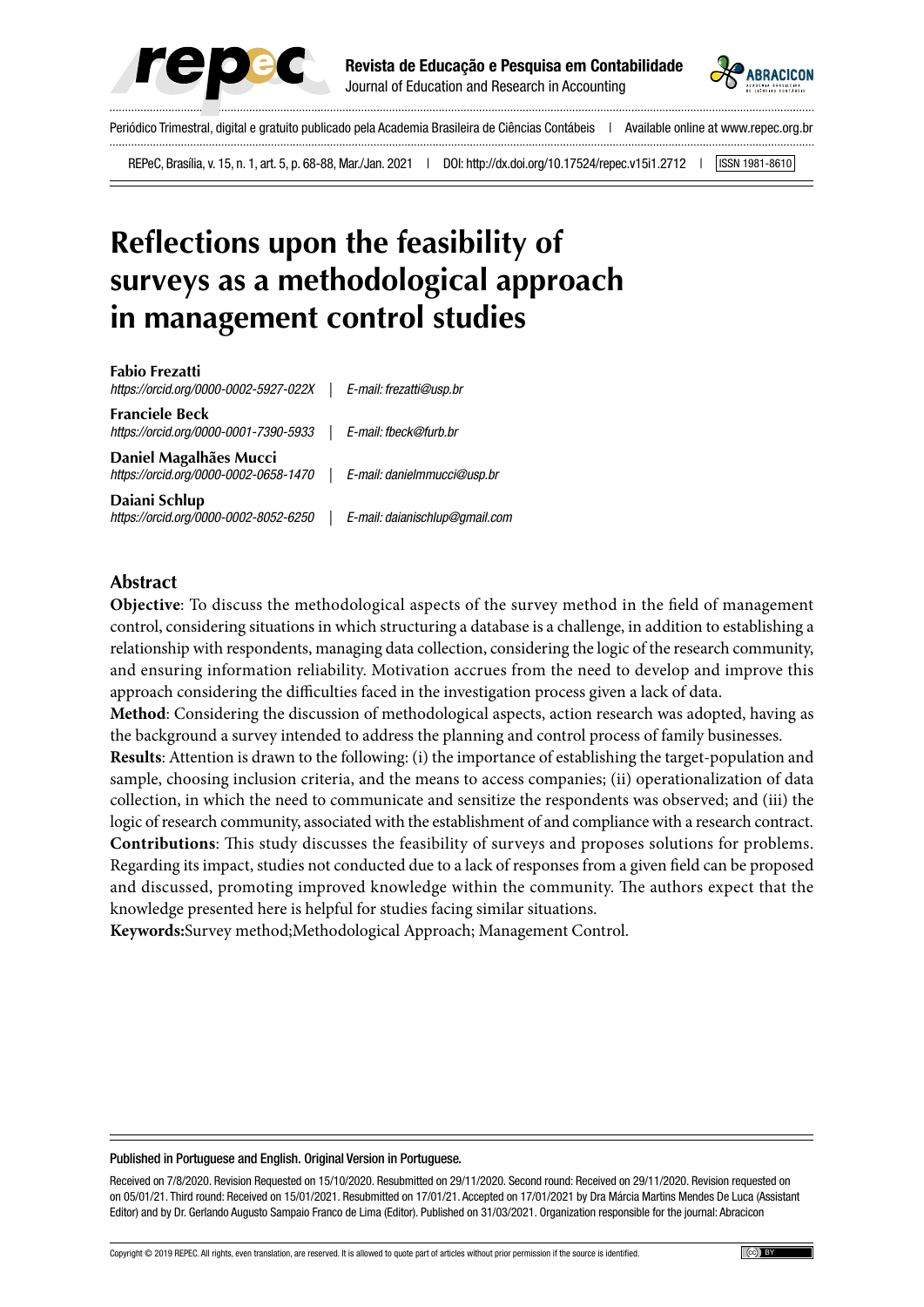# **1. Introduction**

The research environment in the field of applied social sciences developed overtime from the hard science paradigm. The starting point was natural, like accommodating a field within the scientific universe. However, for a long time, it was linked to the advancement of a logic that did not fully meet the researchers' demands in applied sciences. Saunders, Lewis, and Thornhill (2019) considered that business research absorbed philosophical and methodological perspectives from various sources (such as natural, social, applied, and human sciences), which results in the multiple perspectives adopted by the current business field.

Even though, universally, researchers demand scientific research rigor (Merchant, 2012), translating what rigor means demands an overview of the context to which research is useful. Therefore, while some methodological solutions are unacceptable in some fields, they may be reasonable in others. For instance, some fields of knowledge such as engineering, medicine, or even finance, adopt 'strict' criteria for representatively sampling a population, aiming to generalize the results; however, lack of information regarding a given population or aspects that would support sampling in other fields, demands this process be flexible and adapted. Flexibility does not imply giving up scientific rigor; it means customizing rigor, considering the actual context and its possibilities. The logic of knowledge generation itself changes in dimension and does not uniquely depend on a quantitative perspective (Ketokivi& Choi, 2014).

Even though this research problem may be useful in applied social sciences as a whole, this study was developed within the Management Control field. Seminal authors from the management control field have questioned this context (Shields, 2015; Merchant, 2010). According to Merchant (2010, p. 119), "Some important research traditions (e.g., historical analysis, field research, survey research) are being starved out of the accounting academy." Therefore, relevant studies that could influence environments are no longer performed or disseminated unless they overcome the critical challenges imposed on research (Shields, 2015). While the literature in the methodological field reports advantages and limitations specifically related to each method (Smith, 2019), gatekeepers (journal editors, referees) have been skeptical and critical of some methods, such is the case of the design and implementation of surveys (Speklé& Widener, 2018). Van der Stede, Young, and Chen (2006) stress that criticism is not directed to the survey method itself but rather how it unfolds in practice.

Studies in the literature addressing the use of surveys in the accounting and business fields report different views. Mac Lennan and Avrichir (2013), for instance, highlight that replicating surveys is interesting to increase the reliability of previous research, including making these databases available. Other authors, such as Freitas, Oliveira, Saccol, and Moscarola (2000) and Carneiro and Dib (2011), note some advantages and disadvantages of surveys. Many studies are conducted online so that sampling errors, non-response, and even ethical issues should be mitigated without costing research success (Carneiro& Dib, 2011). Given the characteristics of data, the problem seems to be that, in the case of some research topics, either this method is used to collect data or no study will be performed otherwise.

When considering the difficulties of implementing a survey, the first reaction would be discussing scales, sample size, the structure of the population, randomness, and even the concept of generalization (Van der Stede, Young, & Chen, 2006; Speklé& Widener, 2018; Smith, 2019). However, the difficulties start much earlier, such as accessing the target-population and executives facing time constraints to participate in surveys (Van der Stede *et al*., 2006; Saunders *et al*., 2019). In other words, to develop statistical analysis, data need to be obtained, which depends on the population structure and sampling (Saunders *et al*., 2019).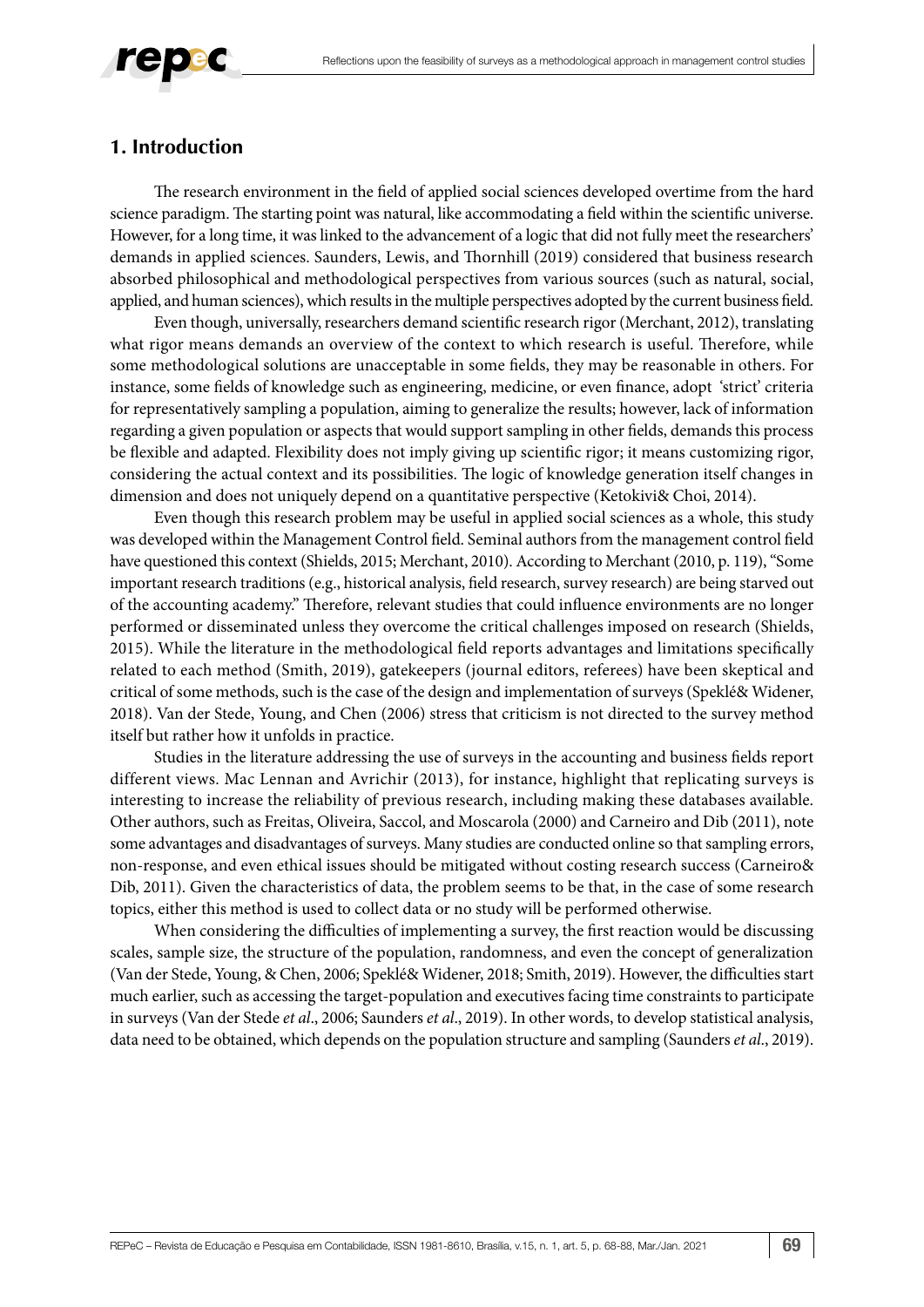

Many researchers use the same databases over the years (e.g., *Revista Melhores e Maiores, Valor 1000, Estadão*), which list approximately 2,000 companies. If on the hand, there are various studies and results regarding this same set of companies, on the other hand, Brazilian companies are on the researchers' radar, but their specificities are not perceived or treated, as is the case of family businesses (Bressan, Schiehll, Procianoy, & Castro, 2019). Consequently, both the assertiveness of studies' contributions may have their relevance restricted because the methodological approach inevitably departs from traditional approaches.

The development of organizations in an environment in which the word 'rupture' demands solutions for problems in which data are not available, imposes a dilemma for researchers between addressing a topic in which there is a difficulty in obtaining and treating data, as opposed to continuing studying already solved problems (Shields, 2015; Lindsay, 2018; Merchant, 2012). Likewise, within research, disruptive or incremental innovation opposes the *status quo* (Merchant, 2012; 2010; Ribeiro, 2014). In this sense, identifying solutions to access, collect, and treat data is essential for developing field knowledge (Speklé & Widener, 2018; Hiebl & Richter, 2018). Therefore, the "quality" of information is essential, which is difficult to perceive if not discussed and planned.

Therefore, if, on the one hand, a survey enables collecting primary data, which are useful to obtain knowledge regarding Brazilian companies, on the other hand, a lack of information to map and structure the desired population becomes an obstacle to the method. Hence, the study's problem consists of having adequate data to conduct surveys, if it will allow advancing the discussion of little developed or seldom addressed problems within the Brazilian context. Thus, the following research question is proposed: How to treat dilemmas to enable the use of surveys? This question is supported by five questions that operationalize the analysis and propositions.

Therefore, this study aims to discuss methodological aspects of surveys within the management control field, considering the dataset structure, the relationship with respondents, management of data collection, sense of research community, and information reliability. This study is justified due to the need for an inward perspective regarding organizations, the type of information required, which is unavailable, in which proxies do not bring comfort to researchers, or a supposedly long-term and rewarding relationship.

In terms of innovation, the result of reflections and identification of proposals for problems, action research stands out, to analyze methodological elements by using a research approach in which contextual solutions were identified and gathered to the study process. According to Tripp (2005), in addition to supporting information and decision-making, action research has the potential to improve practice, which is the purpose here. Additionally, it enables examining current theoretical propositions to seek new theoretical possibilities to explain reality (Lodi, Thiollent, & Sauerbronn, 2017). This is so because action research can be used to understand problems, implement, and assess solutions (Coughlan & Coghlan, 2002) to implementing surveys. This study's background, the field considered by one group of the management accounting field, concerns family businesses' planning and control process. This study's impact accrues from identifying alternatives to implement surveys to support new studies addressing relevant topics.

More specifically, this study contributes by proposing a conceptual structure for future surveys to (i) identify the structure of population databases to allow the development of research, its contributions, and uses legitimated by the community; (ii) reflect and discuss challenges involved in the design and operationalization of data collection; (iii) draw attention to the need of establishing a research community to enable sustainable environment for the continuity of research from this perspective.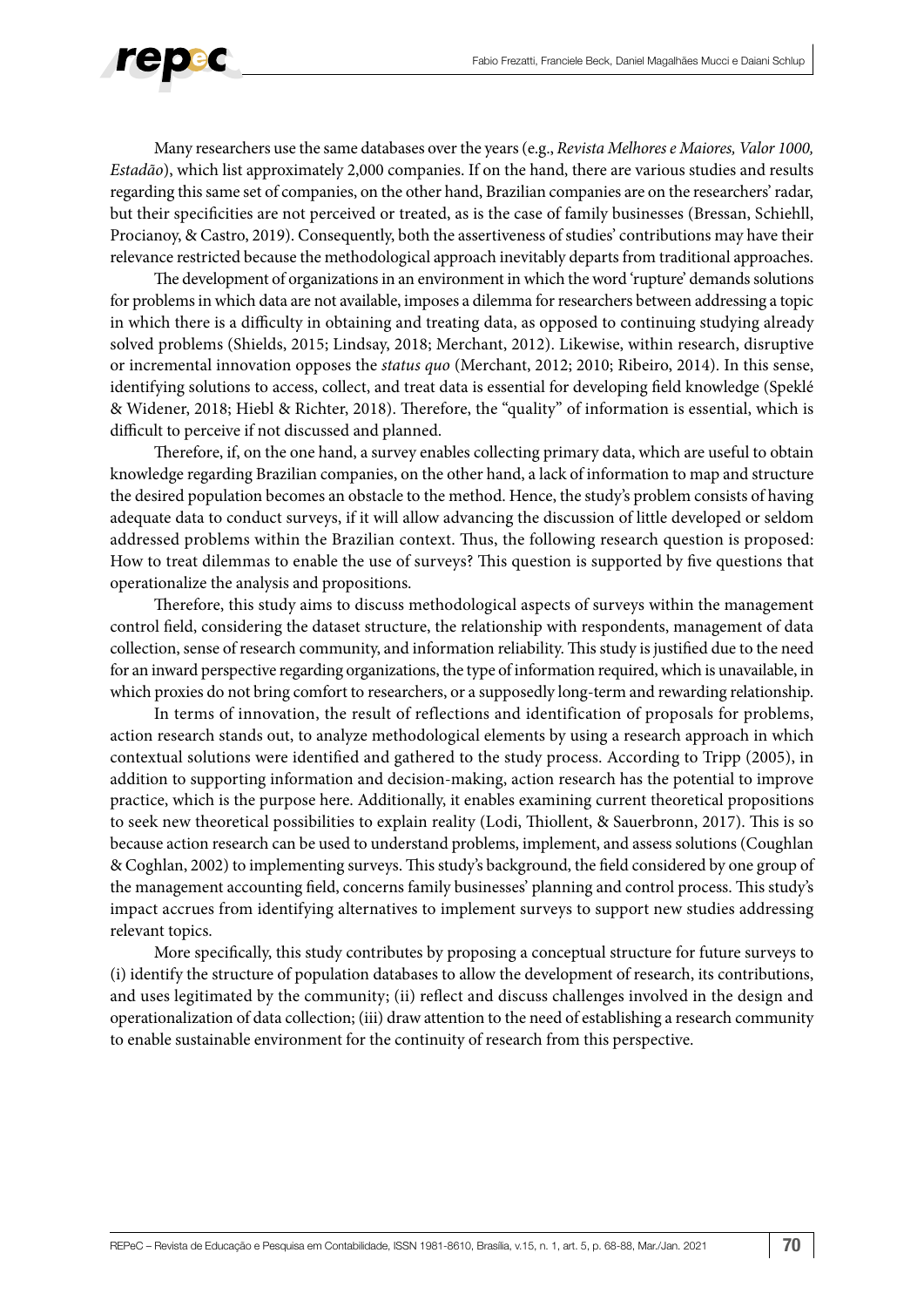

This paper is organized into five sections, including this introduction. Section two presents reflections regarding the survey approach in studies conducted in the management control field based on Brazilian and international studies, while section three provides clarification on the use of action research as a methodological approach. Section four presents the analysis and discussion of the guiding questions, assessing the observations reported by the literature and the interventions implemented in the specific empirical context in which a survey was implemented among Brazilian family businesses—finally, section five addresses this study's primary findings, reflections and solutions for future research.

# **2. Considerations regarding the survey method without management control**

Survey studies are widely used in applied social sciences due to the ability to effectively gather relevant information, unavailable otherwise (e.g., perceptions, feelings, opinions, facts, etc.), from a targetgroup according to a given research objective (Dillman, Smyth, & Christian, 2014; Saunders *et al*., 2019). In most cases, surveys are used to test or refine theories, collecting potential data, and performing analysis, which results in expanded academic and business knowledge (Bisbe, Batista-Foguet, & Chenhall, 2007; Speklé & Widener, 2018; 2020). Using available data such as proxies enables addressing specific research problems, but this is not always the case, and primary information can be a qualitative differential and contribute to the reliability of improved knowledge (Saunders *et al*., 2019).

The umbrella question that enables reflecting upon the topic's elements addressed here is **How to treat dilemmas to implement surveys?** Strictly speaking, it promotes a reflection and the identification of issues concerning the operationalization of research. The questions that unfolded from this umbrella question are presented in figure 1 and further explored below.



**Translation:** Question 0 – How to treat dilemmas to implement surveys? Question 1 – How to structure a database for field research (survey) in an environment where this resource is not readily available? Question 2 – How to improve the relationship with the "most suitable" respondent? Question 3 – What are the potential approaches topromptly improve the management of relevant data collection? Question 4 – How to improve relationships with organizations to obtain information regarding the reality the respondents and researchers perceive? Question 5 – How to improve the reliability of information obtained through surveys?

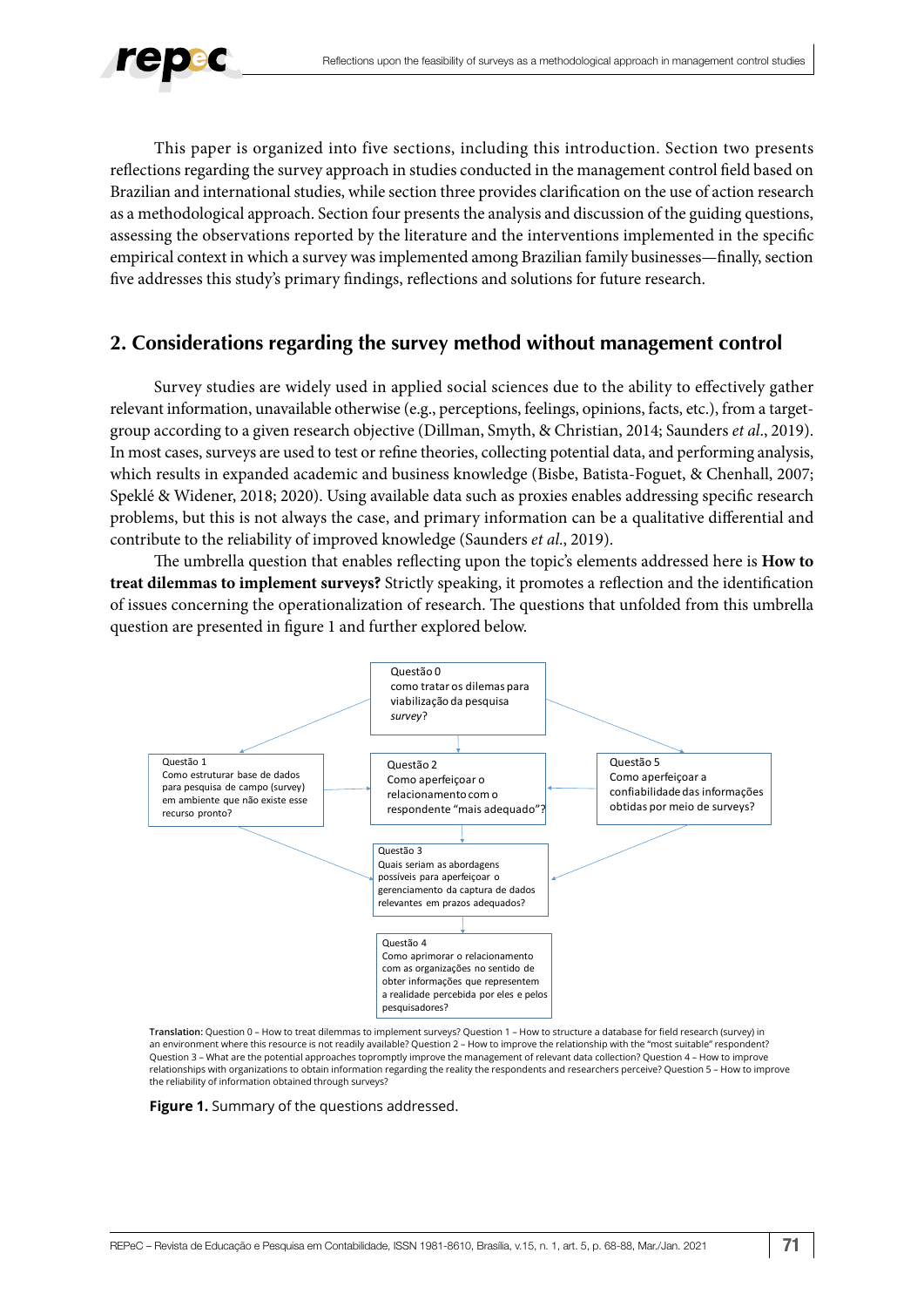

Despite technological advancement, the current research context aggravates the difficulty of implementing surveys, and the low response rate is a fact. Even though previous studies attempted to provide insights on how to solve survey implementation problems, some questions remain, mainly when focusing on the management control of family businesses. A survey is intended to capture managers' profiles, the essence of organizations, and the processes the individuals experience. This task is even more challenging when the companies investigated are family businesses, about which there is no previous database to access. Understanding the need for a survey due to the type of data required, some problems emerge like sampling and the survey's role considering the study objective (Van der Stede *et al*., 2006). Thus, dimensioning the size of the target population is a complex task. Consequently, the following questions are proposed: **Question 1 – How to structure a database for field research (survey) in an environment where this resource is not readily available?**

In addition to the aspects related to population and sample, another difficulty is to define and find the most suitable respondents for a survey. This is something that bothers researchers; the level of control is debatable, and the type of concession that does not affect a study's final product is in the researchers' minds. Hiebl and Richter (2018) discuss the hierarchical level issue, and the response rate is another part of the equation (Hartmann &Slapničar, 2012). Due to this topic's importance, the following question is proposed: **Question 2 – How to improve the relationship with the "most suitable" respondent?**

Many strategies can be used during data collection within a survey, such as mail, telephone calls, e-mail, and the Internet. Each platform has its advantages and disadvantages (Smith, 2019; Saunders *et al*., 2019). Compared to traditional research methods, online surveys present many advantages, among which the fact that questionnaires are delivered faster, at a lower cost, there are more design options, and questionnaires are returned faster. However, online surveys also face specific challenges, such as missing data and low response rates, leading to biased results (Couper, 2000; Fricker & Schonlau, 2002; Hiebl & Richter, 2018).

Considering that response rates in online surveys is a concern for researchers, Fan and Yan (2010) and Keusch (2015) developed a conceptual model using systematic reviews to find the factors that influence response rate, both during the study development, when delivering the questionnaires and in the conclusion and feedback stages. The authors found that a successful survey is significantly influenced by factors such as the number of topics addressed, time required to answer the questionnaire, the instrument's format and design, and how easily the questionnaire link is accessed in different web browsers and devices.

In addition to the quantitative aspect of data collection, the number of results available, there is the qualitative aspect, which does not always go hand in hand. The literature reports some challenges; for instance, Cycyota and Harrison (2006)state that a set of measures such as obtaining prior consent, carrying out a follow-up, sending reminders, and customizing communication were not effective in ensuring response rate among top-level executives. On the other hand, Hiebland Richter (2018) suggest previously contacting potential respondents, using non-random samples, and focusing on lower-level managers.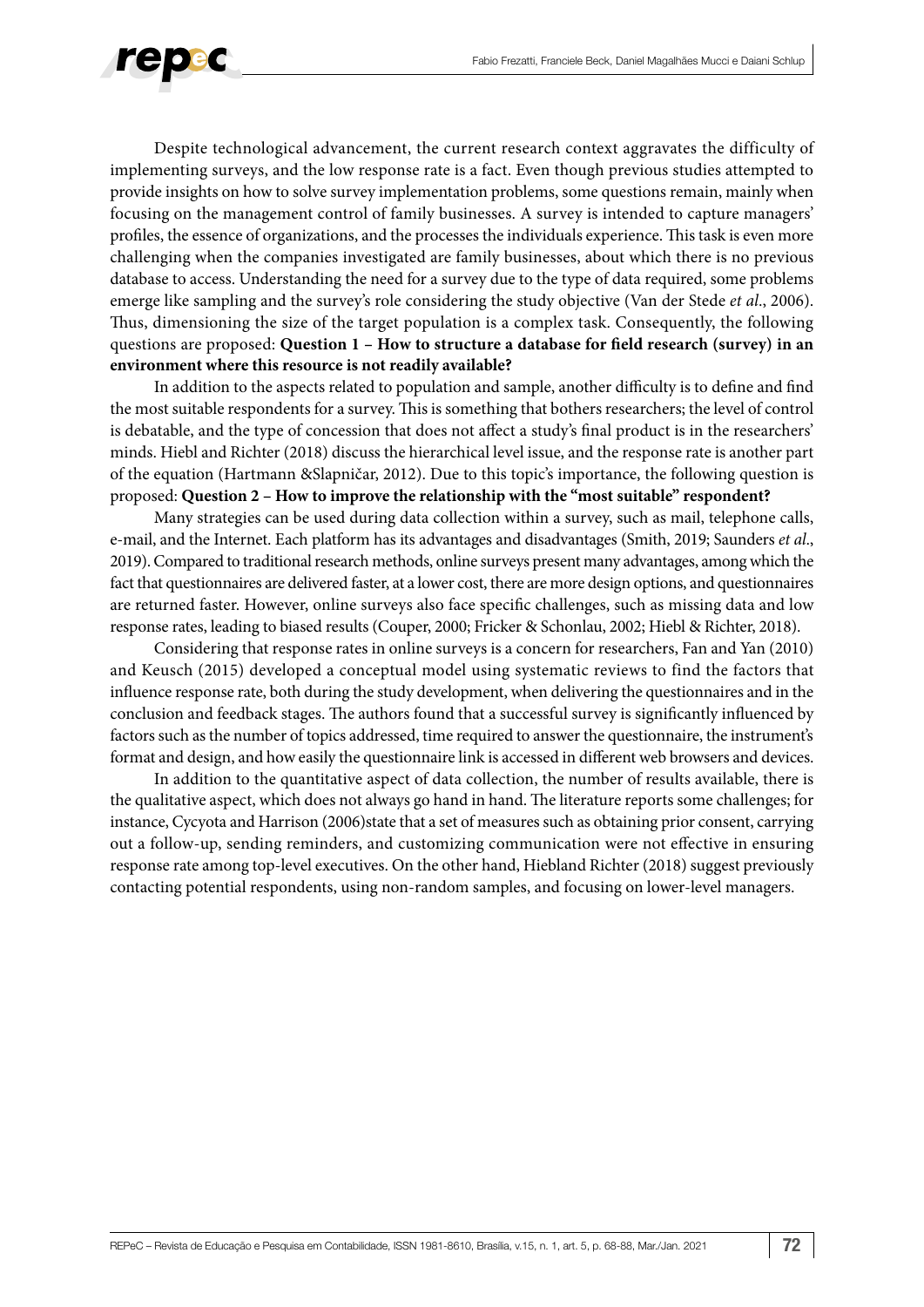

Surveys are one of the quantitative approaches most frequently adopted in management accounting research, and the number of useful responses and high response rates are essential aspects to consider in this method (Hiebl & Richter, 2018). In a study addressing 140 papers published in high-impact journals, however, Hiebl and Richter (2018) verified a downward trend among the response rates of studies conducted in recent years in the management accounting field. They also found that population size, the region where the study is conducted, scales, respondents' hierarchical level, the subject addressed, random sampling techniques, and whether the population was contacted before the questionnaires were sent are significantly associated with response rate and the studies' success.

#### Therefore, **Question 3 – What are the potential approaches to promptly improve the management of relevant data collection?**

A survey is not something cold, neutral, or without impact on society, but something that affects the lives of agents and they react to stimuli. One way to look at it is to consider its social impact (or how it should impact) on the community (Nicolai &Seidl, 2010). Giving the respondents the proper conditions to understand the survey is part of a researcher's task. Without approximating the academia to the field, research will no longer address relevant aspects; neither the society will understand them (Shields, 2015; Lindsay, 2018; Merchant, 2012), which lead us to **Question 4 – How to improve relationships with organizations to obtain information regarding the reality the respondents and researchers perceive?**

Response reliability is another essential but complex issue to solve (Van der Stede *et al*., 2006). It can be addressed from different angles: non-sampling error, non-response error, response error, and social desirability bias, among others (Podsakoff, MacKenzie, Lee, &Podsakoff, 2003; Van der Stede *et al*., 2006; Spekléand Widener, 2018). Indeed, many researchers using surveys as a methodological approach consider the extent to which errors and biases compromise their findings and conclusions. This is a critical consideration and, in general, permeates the other guiding questions, which leads us to **Question 5. How to improve the reliability of information obtained through surveys?**

Note that these issues are discussed in books and papers with a methodological focus (e.g., Van der Stede *et al.*, 2006; Saunders *et al.*, 2019; Smith, 2019). Therefore, the purpose of this paper is not to provide basic knowledge regarding the design and implementation of surveys, but to contribute with proposals identified, customized, and employed in a survey addressing the planning processes of family businesses, discuss critical issues experienced in the process, and share concerns with other researchers from the management control field(Van der Stede *et al*., 2006; Speklé & Widener, 2018; Hiebl & Richter, 2018).

#### **3. Study design**

This study was conducted by interacting with the field. An inductive approach was used, inspired in action research(Coughlan & Coghlan, 2002; Thiollent, 2009), which strongly interacts with the field, especially with emerging topics in which knowledge of the context may bring relevant contributions.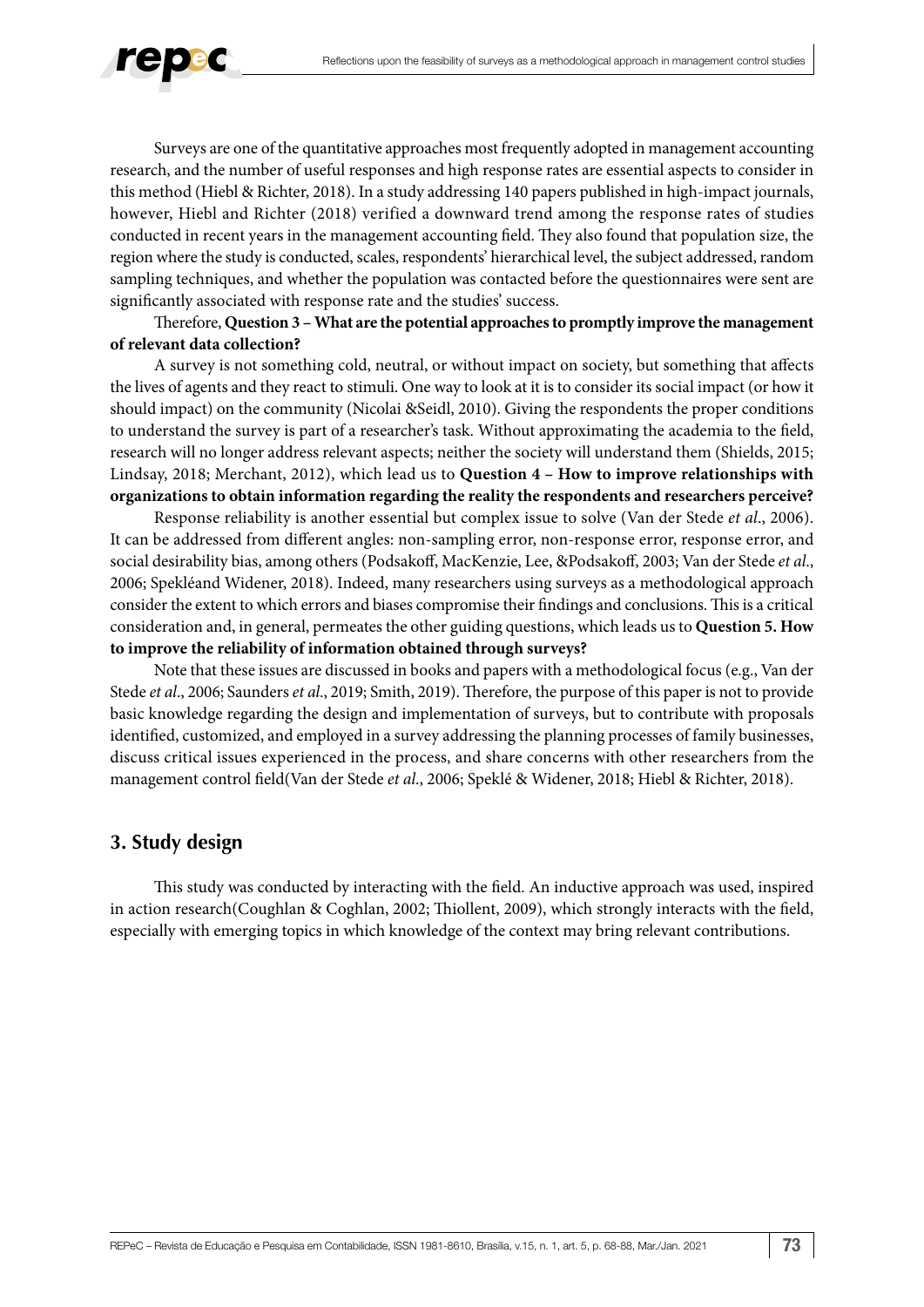



**Translation:** Understanding context and purpose. Data gathering .Data Analysis. Action planning. Implementation/Intervention. Evaluation

#### **Figure2.** Dynamics of the model proposed by Coughlan & Coghlan (2002).

Source: adapted by Coughlan, P., & Coghlan, D. (2002). Action research for operations management. *Internatio nalJournalofOperations&Production Management*, *22*(2), pp. 220-240.

Figure 2 shows the dynamics of the model proposed by Coughlan and Coghlan (2002), which includes the following stages: **Understanding context and purpose**, which in this study consists of a survey among family businesses. The survey's objective was to address the planning process of Brazilian private family businesses of different sizes. According to the topic, target respondents included family members and top-level managers, preferably those in administration, controllership, and finances.

All the stages and decisions concerning this survey's design and implementation grounded this study. **Data gathering** refers to evidence and notes taken from the periodical meetings held throughout the intervention and the monitoring of responses. **Data Analysis** involves the exchange of information between researchers and companies to understand, for instance, why the respondents accepted to participate in the study and how they perceived this interaction between academia and businesses. **Action planning**  comprises the interventions that led to the use of other approaches in addition to those initially planned. The **Implementation/Intervention** includes establishing the target population, videos to invite potential respondents, changing the format of invitations and reminders (follow-up), and identifying respondents, among other strategies.

In the **Evaluation** of the data collection process, the researchers regularly discussed the partial results the strategies enabled in terms of the number of responses obtained, the reliability of the answers provided to the questionnaires, and also considered ethical and technical aspects. These strategies were recorded and monitored by the researchers to reflect upon the results, as recommended in action research (Coughlan & Coghlan, 2002; Thiollent, 2009; Kemmis, McTaggart, & Nixon, 2014).

The action research stages were adopted in this study and applied to each of the five guiding questions. The following were discussed for each of the following: (i) What does literature says and what is the gap in the field? How does it materialize and what are its limitations?; and (ii) the identification and discussion of contributions based on empirical evidence.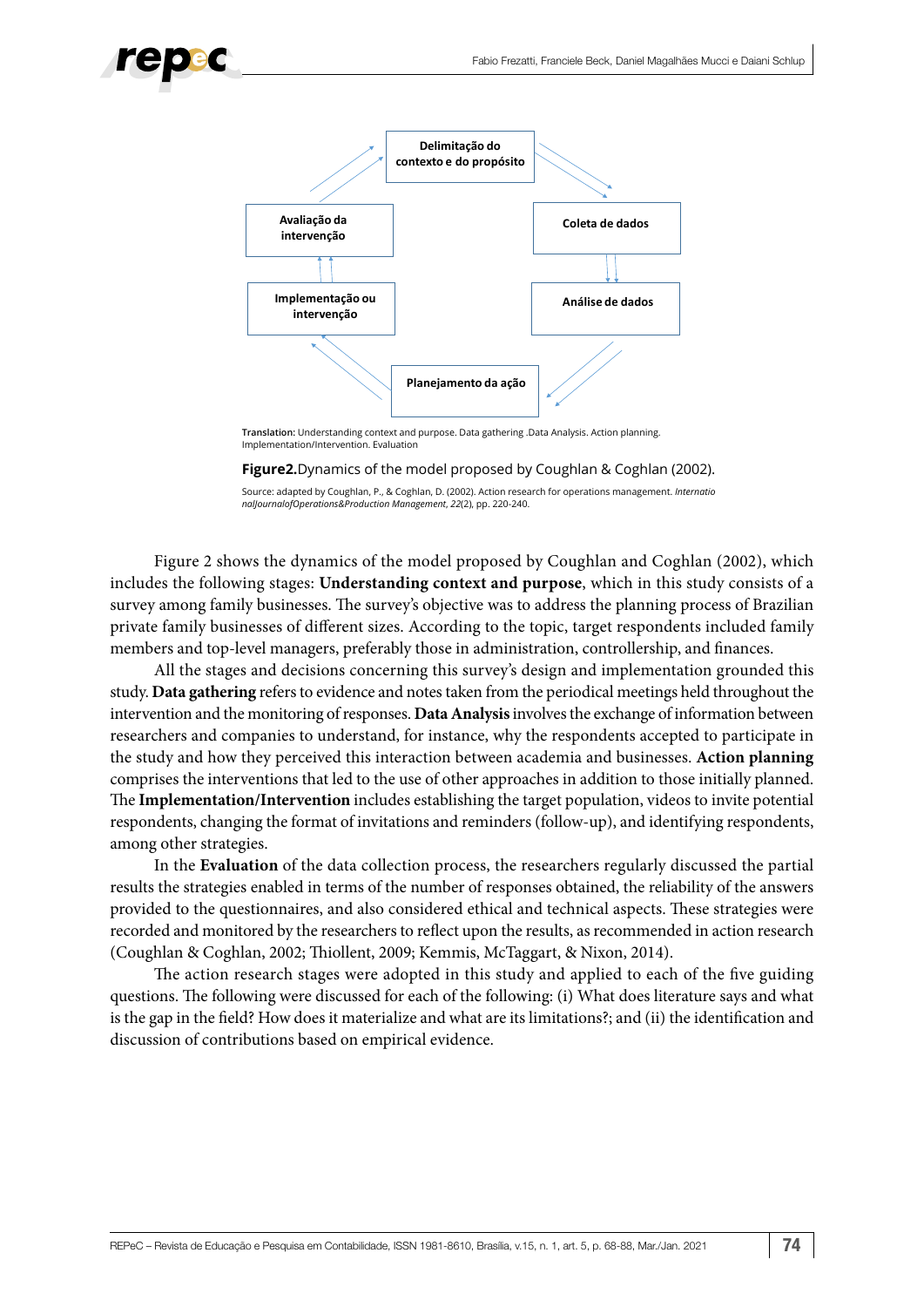

# **4. Analysis and discussion of the guiding questions**

Five guiding questions were proposed in this study and are discussed next.

**Question1.** How to structure a database for field research (survey) in an environment where this resource is not readily available?

## **What does the literature say and what is the gap in the field?**

Not having available a dataset with the characterization of the target population with the profile desired impedes some types of studies. According to the Brazilian Institute of Geography and Statistics (IBGE –2019), the population of medium and large companies (above 250 employees) is more than 85,000. Most of these companies are unavailable because of a lack of information such as name, region, and contacts. For this reason, these companies are not addressed by studies in the management control field.

The field of applied social sciences is often criticized due to the little use of random sampling techniques to address populations (Landers & Behrend, 2015; Smith, 2019). The question is whether randomness meets the purpose and can contribute to the quality of information required by the different research problems and interests. In Brazil, for instance, replacing Itaú-Unibanco by Bradesco or by Banco do Brasil or yet, Santander based on randomness does not make any sense considering the differences in terms of organizational structure, strategies, and behavior.

When analyzing sampling techniques used by studies in management control, Van der Stede*et al*. (2006) identified a predominance of non-probabilistic methods, mainly convenience samples (approximately 70% of the studies). Convenience samples are a common strategy used when the population is unknown, i.e., there is a lack of a suitable database of potential companies and respondents.

Considering that studies from the management control field widely use convenient samples, Speklé and Widener (2018) suggest differences in this approach in descriptive studies and theory-testing studies. According to Speklé and Widener (2018), descriptive studies should pay greater attention to the generalization of results obtained from a given population sample and, for this reason, demand probabilistic sampling techniques (Van der Stede *et al*., 2006).

Theory-testing studies require a relevant sample of the individuals or organizations to whicha giventheory applies; thus, concerns regarding samplingfall on coverage bias. Coverage bias is verified when the initial list (sampling frame) does not cover the target population (Speklé & Widener, 2018).

# **Identification and discussion of contributions based on empirical evidence**

The sampling frame can start with identifying the databases available, to which companies with different profiles can be added. Note that the sampling frame does not need to be random, or perhaps should not be completely random or simply include existing databases. In addition to the number of companies one wants to address, it is necessary to take into account the type of companies desired and select their characteristics while, at the same time, minimizing coverage error. In this sense, the sampling frame needs to be aligned with the target population; that is, it needs to present the same profile of the target-population, of the group of companies and/or individuals to whom the theory applies (Van der Stede *et al*., 2006; Speklé & Widener, 2018).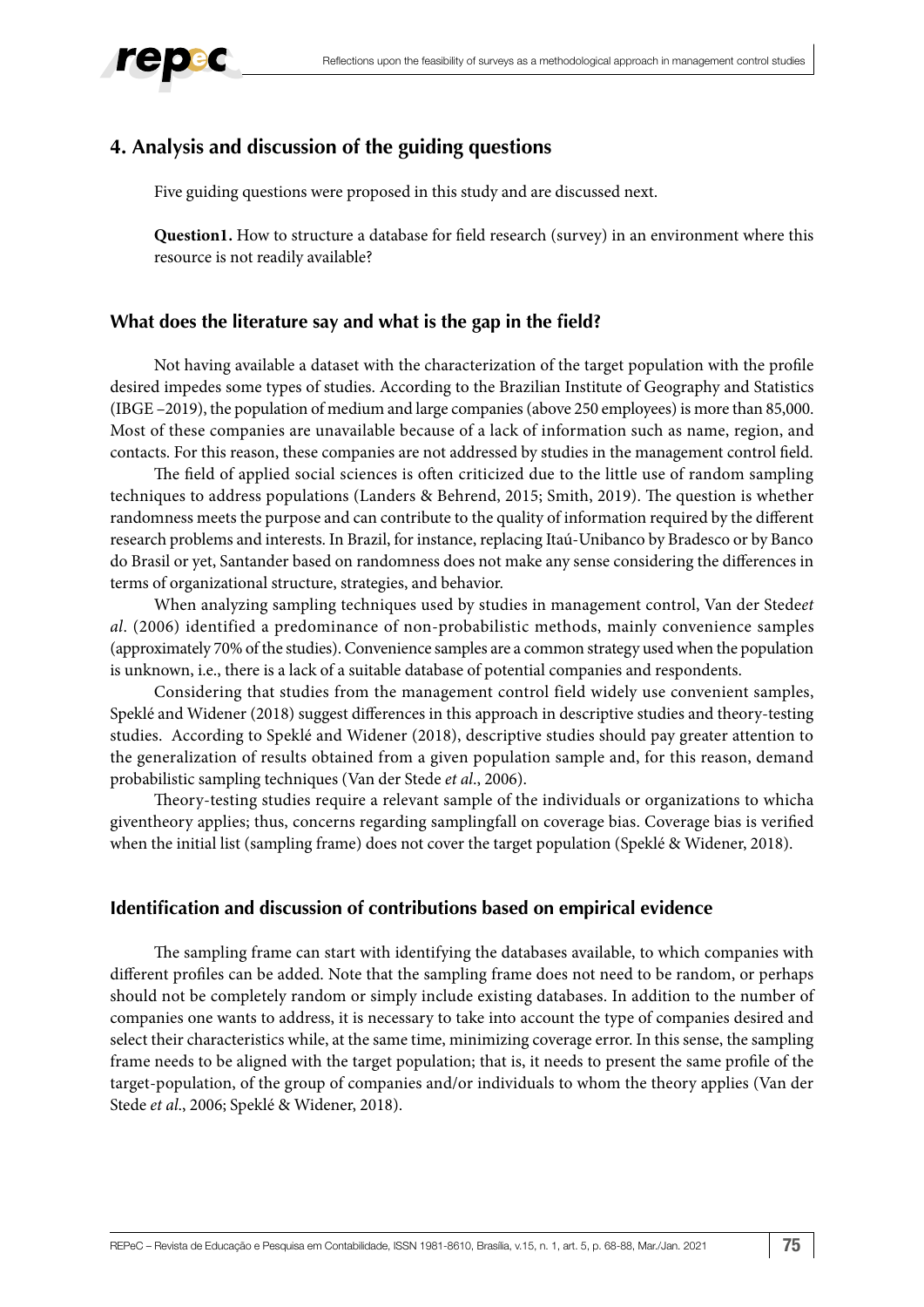

This study's research project established this sampling frame based on family businesses stratified according to size; businesses were assigned to four groups according to different complexity levels. This stratification was chosen because the authors expected different management and control practices between companies in different organizational development stages; it was the basic criteria to establish the **population profile** (Figure 3).



**Translation:** Establishing the population profile .Aggregation criteria. Inclusion (invitations). Databases. Inclusion by invitation (Social media or others). Population

**Figure 3.** Structuring the study's population.

After establishing the **aggregation criterion** used to include companies in the databases by stratifying the population, the companies' managers were invited to participate in the study (see Figure 3). Because it is a different heterogeneous composition, in which companies' data are not included in available databases, the researchers decided to send**invitations**according to two strategies: first, by inviting the participants of previous studies, considering the small, medium, and large-sized companies, of durable and non-durable goods (**database**); and secondly, by **inviting** potential respondents, other than toplevel managers, with active profiles in LinkedIn® **professional network**, always paying attention to the companies' characteristics necessary to answer the study question.

Once the desired sampling frameprofile was chosen from which the sample would be recruited, data collection was initiated, and procedures will be addressed next.

**Question 2** – How to improve the relationship with the "most suitable" respondent?

# **What does the literature say and what is the gap in the field?**

The definition of the most suitable respondents to be addressed in a study considers various aspects, depending on the study's level of analysis. If the analysis level is organizational, the respondents' profile can be based on hierarchical levels, how long the individuals work for the company, and their level of involvement in the phenomenon under study (e.g., budgeting process). If, however, the level of the analysis is individual, then one's background, professional experience, and individual characteristics are considered.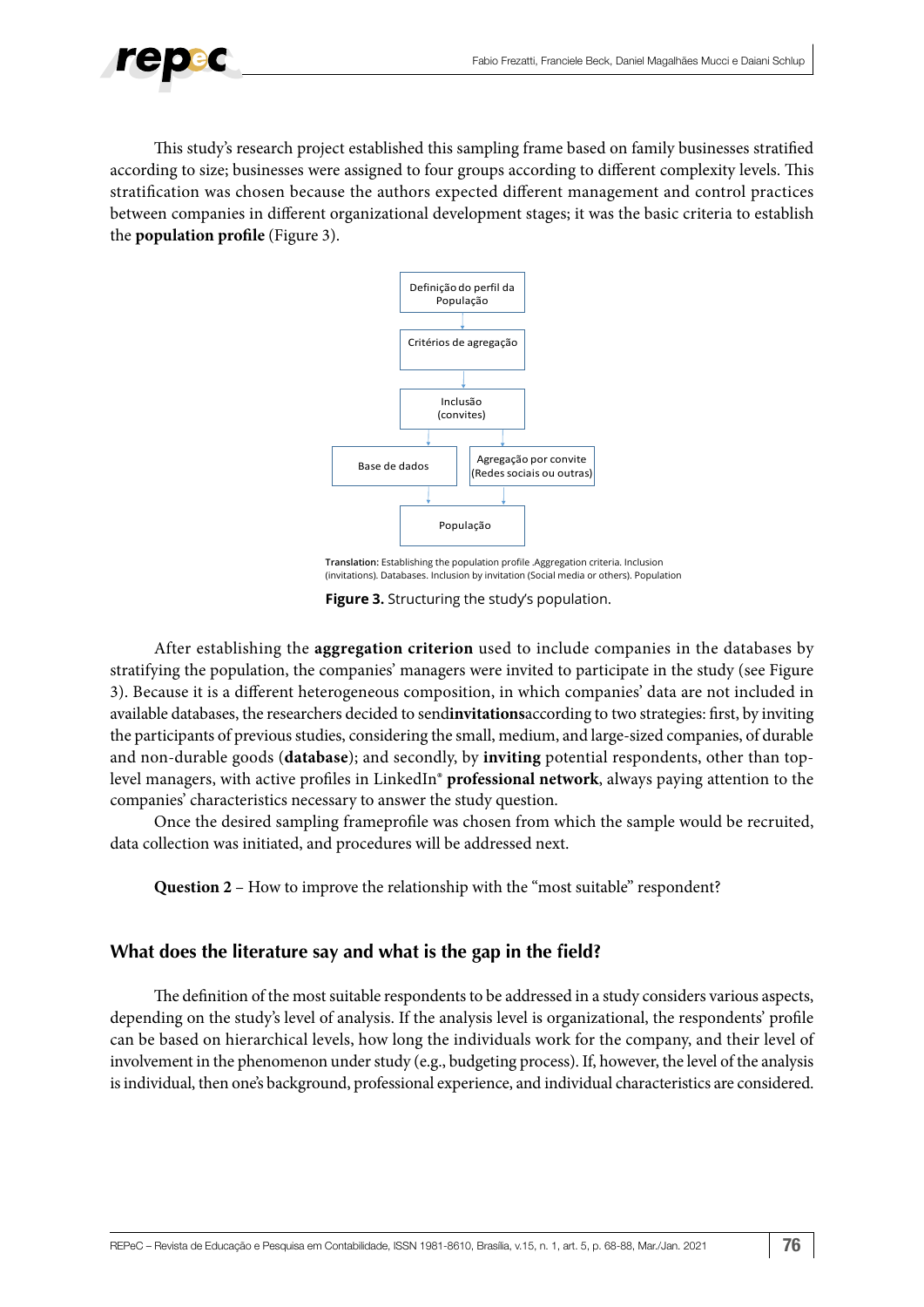

Some parameters are usually adopted in surveys, such as the respondents' hierarchical level, how long they work in the company, job position, and area. Hiebl and Richter (2018) consider that the higher a manager's hierarchical level, the more difficult it is to obtain answers. Studies in the management control field tend to attract financial executives, though there are studies addressing managers from other fields with relatively high response rates (e.g., Hartmann & Slapničar, 2012). It is important to note that: (i) having a suitable respondent profile can impact a study's response rate; (ii) often, the target profile is not possible to be delimited/approached; or even (iii) accessing respondents is not always feasible. Hence, researchers are supposed to establish the response error that is acceptable from an empirical and theoretical perspective.

The suitable respondent may depend on knowledge, experience, hierarchical level, position within the structure, and the acceptable level of bias. There may be situations in which the survey may require more than one respondent per company to meet the study's scope (e.g., Madison, Kellermanns & Munyon, 2017).

### **Identification and discussion of contributions based on empirical evidence**

Having a database of family businesses is one of the examples of a gap in research. Having information regarding different respondents is even more challenging. Consequently, the search for subjective, qualitative responses, inferences, and useful responses may lead to conclusions that do not correspond to the actual context, which could be obtained from different respondents.



**Translation:** Alternative inclusion criteria. Acceptable bias. Access to respondents. Tests to validate the aggregate. Establishing the respondents' profiles. Access to respondents. Population and sample. Indirect access to respondents

**Figure 4.** Suitable respondent.

This study's research project established the **target-respondent profile (Figure 4)** based on hierarchical level, considering family representatives, the president, directors, and controllers. Due to a need to treat the management control device and the company's life cycle, these executives should be well informed regarding these elements and be able to provide reliable and comprehensible information regarding the topic.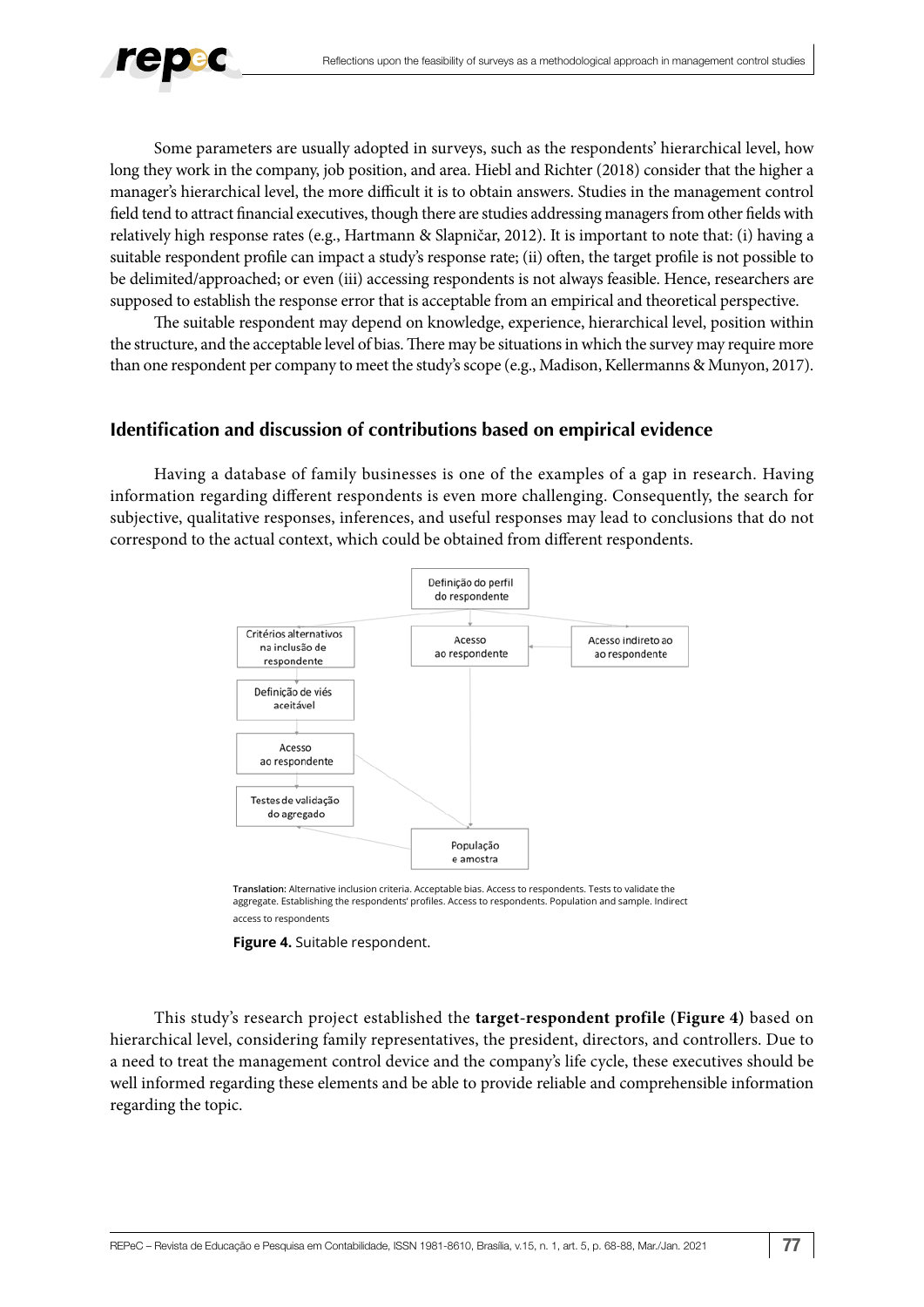

Depending on the study's needs, some alternatives can be adopted. Certain studies demand answers from the proprietors, but these contacts are often unavailable in lists or social media, and in this sense, depending on the questions, they can be directed to the executives close to the proprietors, such as directors. This argument can be reinforced with additional information regarding how long the respondent works for the company and occupies that specific position.

Not a single respondent who met the profile was found in many of the companies approached, while in other companies, especially the large ones, more than one respondent was identified. In some cases, we could not identify the target-respondent according to hierarchical level, so that **alternative inclusion criteria**were adopted (i.e., higher hierarchical level, experience in the company, and area). Based on these criteria, an **acceptable level of bias** was established. Therefore, **access to respondents** with this profile is the fundamental parameter used to include a company in the sample. These elements are presented in Figure 4.

An alternative would be establishing contact with one executive within the company who was open to research and ask him/her to intervene and connect the company's proprietor through LinkedIn®. In some cases, especially among large companies, appropriate **indirect access** was attempted through the sampling frame's contacts.

Throughout data collection, meetings were held with the respondents who accepted to discuss the study's approach and questionnaire for the research group to learn information and obtain knowledge (Kemmis *et al*., 2014) regarding (i) the respondent's motivation to participate in the study; (ii) the format and means through which the respondent was contacted; (iii) the respondent's adherence to the research topic; and (iv) complaints or suggestions in general. It was an important stage for the **tests to validate the aggregate**, representing a qualitative analysis of the respondents' profile and more operational issues, such as whether presenting the study using a short presentation video. This last element was considered an alternative to drawing potential respondents' attention, possibly impacting the **population and sample**. It would be a more objective way to communicate the study's purpose to a group of professionals known for time constraints.

**Question 3.** What are the potential approaches to improve the management of relevant data collection promptly?

#### **What does the literature say and what is the gap in the field?**

Researchers use different means to implement surveys, such as mail, telephone calls, and e-mail, among others (Dillman *et al*., 2014); there was a significant increase in online studies in recent years (Fan & Yan, 2010).

Compared to studies' traditional models, online surveys present various advantages, among which the fact that questionnaires are sent faster, at a lower cost, more design options are available, and responses are returned faster (Smith, 2019; Dillman *et al*., 2014). Online surveys also face specific challenges, however, such as missing data and low response rate, possibly leading to biased results (Couper, 2000; Fricker & Schonlau, 2002).

Many studies attempted to reveal the factors that possibly influence the success of surveys. Cycyota and Harrison (2006), for instance, report that various techniques widely discussed in the literature, such as prior consent, follow-up and reminders, and customization were not effective in improving response rates among top-level executives. Hiebl and Richter (2018) consider that the factors influencing response rates in the managerial control field include establishing a previous contact with the potential respondents, using non-random samples, and focusing on lower-level managers.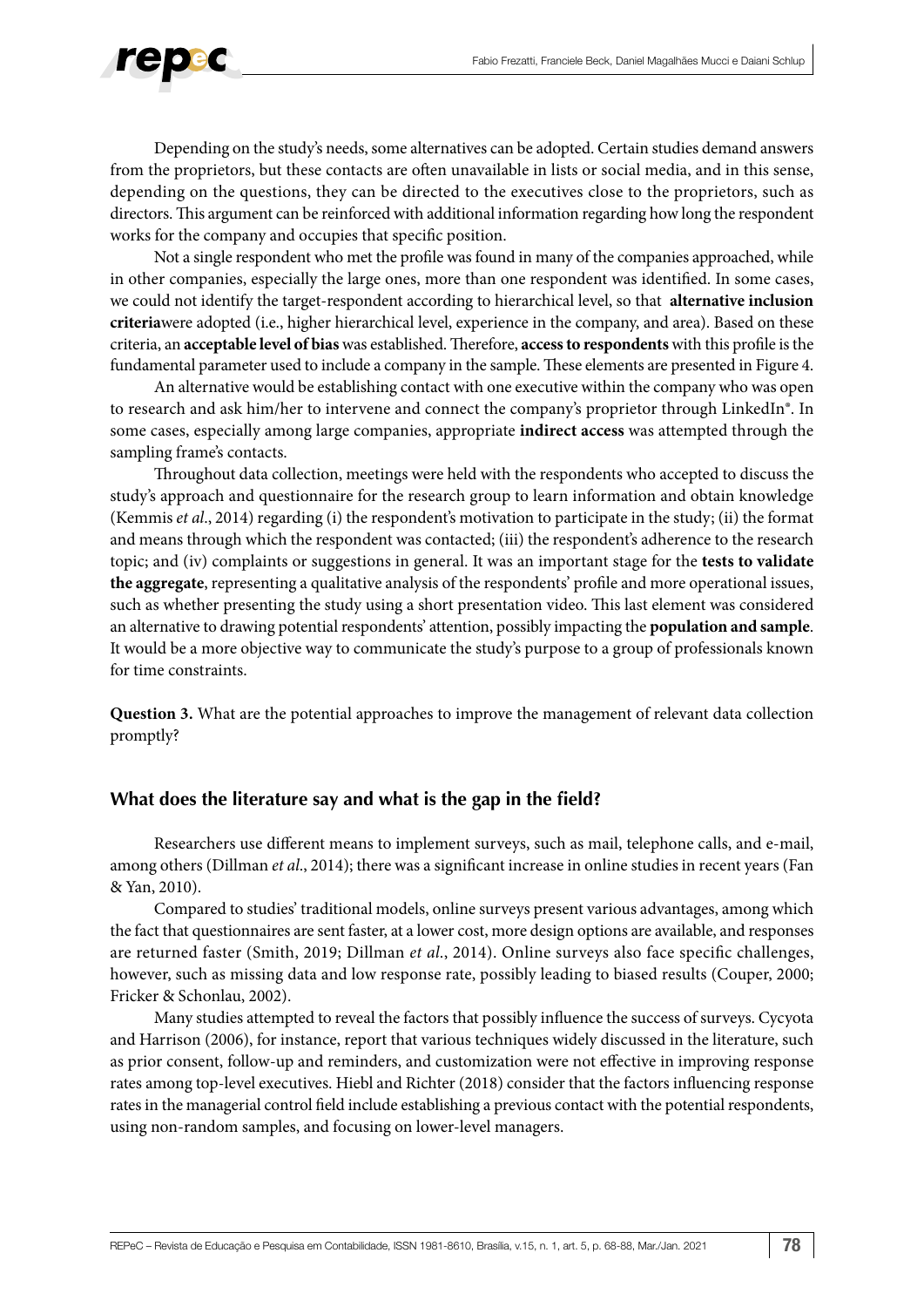

Because low response rate among online surveys is a major concern among researchers, Fan and Yan (2010) and Keusch (2015) suggest that response rate is influenced by factors such as the number of topics addressed, time needed to complete the questionnaire, the instrument's format and design, and how easy thequestionnaire link is accessed in different web browsers. Even though many studies were developed to map strategies intended to increase surveys' response rate, they usually present divergent results, considering this is a multidimensional and mainly conceptual discussion. Some authors highlight the critical elements of survey design and the importance of customizing the method (Smith, 2019; Dillman *et al*., 2014), discussing how different strategies can benefit surveys regarding response quality and response rate.

#### **Identification and discussion of contributions based on empirical evidence**



Potential respondents were contacted through the LinkedIn® professional network and by e-mail.

**Translation:** Empirical stage (contact with the field). Invitation development (text, contract, benefits, etc.). Invitations, reminders, and contract were adjusted.Invitation and reminder were issued. Data available to perform aggregated analysis. Fulfilling the contract (respondents' benefits). Study's conditions (deadline, completeness, etc.). Managing responses. Assessing the responses' content

**Figure 5.** Strategies for managing data collection.

**Invitations** (Figure 5) occurred in two stages. A standardized invitation was initially sent, providing clarification regarding the study's design and mentioning the importance of the manager's participation. After potential respondents accepted the invitation to be included in the contact network, a more detailed message was sent with a link to the questionnaire. This message informed that an incentive/benefit would be provided in case of participation in the study, i.e., an individual and personalized report to each respondent (company). These and other aspects of the data collection process are discussed in this subsection and are presented in Figure 5.

The researchers also invited the managers of organizations that had previously participated in other studies or belonged to the LinkedIn<sup>®</sup> professional network. The managers who were already familiar with the researchers were more open to participating in the study, perhaps due to familiarity and trust. In this sense, note that these elements were part of the **invitation** (including contact between researchers and respondents).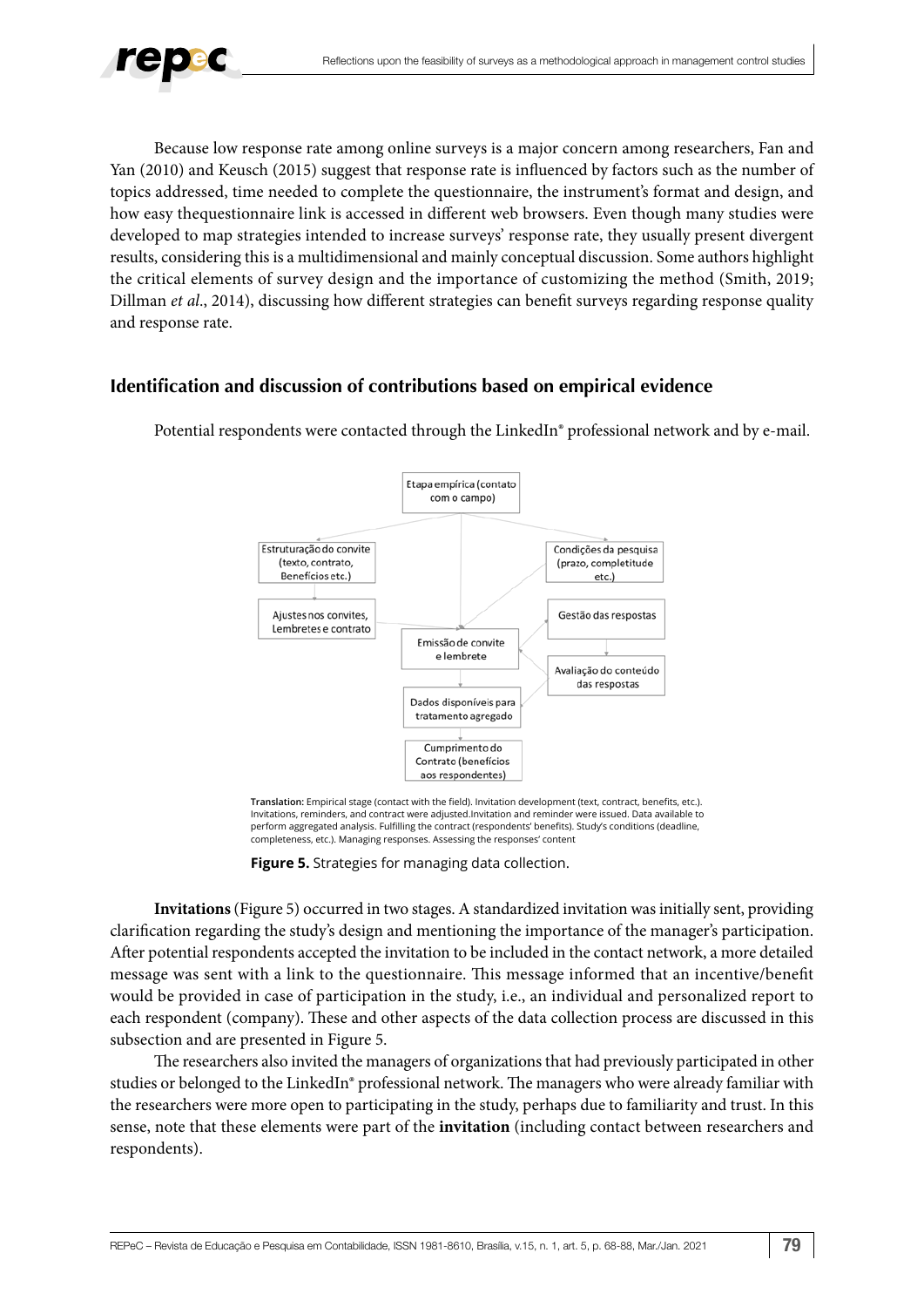

As previously mentioned, based on the interviews held with some respondents, the researchers identified opportunities to increase the number and quality of responses. In this sense, **invitation and contract were adjusted.** An important change concerns how communication was established with potential respondents; only written communication had been used up to that point. Therefore, the researchers recorded short and objective videos explaining the study, a strategy that apparently led to increased receptivity. Another change was intensifying contact through LinkedIn®, including managers whose e-mails were available. Finally, the individual executive reports were sent to the respondents using more direct language and graphics within a month after the responses were returned. In other words, the respondent received the benefit not much longer after sending his/her contribution.

The **conditions** established in terms of **deadline s**and **response** validity were monitored throughout data collection. For instance, questionnaires had to be complete. In this case, when a respondent had not finished answering the questionnaire, s/he was contacted immediately, which resulted in a lower number of incomplete questionnaires.

Regarding the **issuance of invitations and reminders**, we verified in this study that the day or time in which the invitations were sent was not relevant to obtaining responses. In addition to the invitations, reminders were sent after approximately three weeks. We believe that respondents are sensitized for not having answering an invitation and pay greater attention when reminded.

In general, each potential respondent was contacted three times, first with an invitation, then with a reminder 20 days after the invitation was sent, and finally, one last time a few days before data collection ceased. The first reminder effectively increased the number of responses; however, those who did not answer the first reminder did not answer the survey after the last call.

The researchers **monitored the responses** weekly to identify incomplete questionnaires and act promptly, assessing the reliability of responses and dubious answers in the case of more than one respondent per company, as well as the rate of adherence per each stratum of companies (clustered according to size). This assessment enabled the researchers to manage the number of answers per stratum, which also guided the preparation of the individual executive report. In terms of feedback, an executive report was developed at the end of data collection considering **aggregated data** and shared among the respondents. Note that both an individualized and aggregated perspective of the responses sensitized the researchers regarding the study's discussions. The aspects previously mentioned were disclosed within a contract signed by the respondents.

**Question 4**. How to improve relationships with organizations to obtain information regarding the reality the respondents and researchers perceive?

#### **What does the literature say and what is the gap in the field?**

A topic increasingly and more intensively debated in scientific research concerns its social impact (or how it should impact) the community (Nicolai & Seidl, 2010). Researchers from the management control field are sensitive to this issue and have attempted to develop reflections that promote more significant social impact. One of the repercussions concerns the need to approximate the academia to the business environment (Corley & Gioia, 2011) so that research problems reflect relevant phenomena (Shields, 2015; Lindsay, 2018; Merchant, 2012).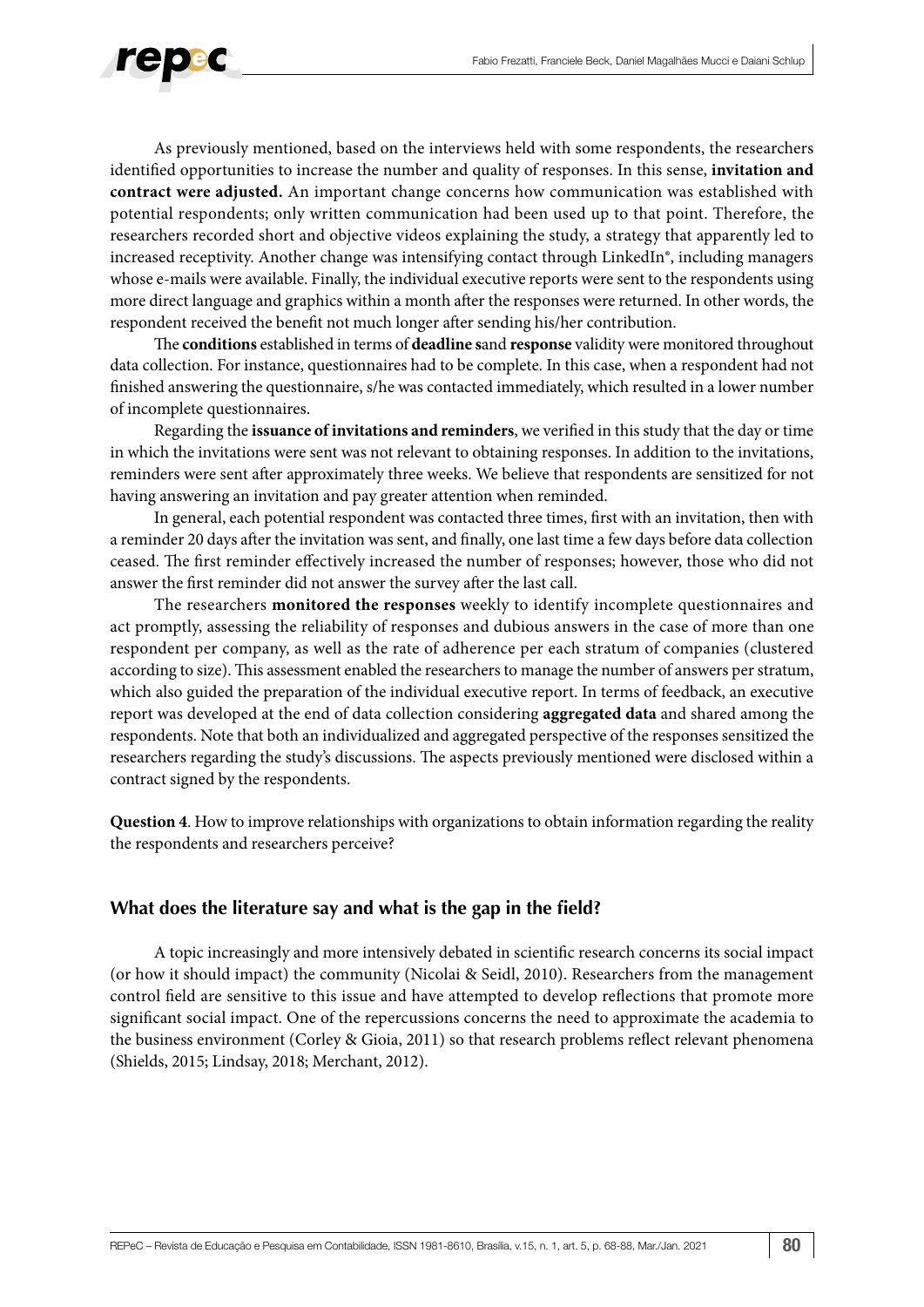

In this sense, an important pillar in the relationship between researchers and companies' managers is the perception that scientific research can provide a relevant contribution to the professional context. Lindsay (2018) unfolds relevance into two aspects: the first is a reflection regarding practice and behaviors, and the second refers to the practical applicability of management tools. This is a fundamental aspect, and researchers have to be attentive to the study's design and communication, especially with surveys, in which there is usually a physical distance separating researchers from respondents.

Perceptions regarding the relevance of studies on the part of potential respondents depend on: the respondent's familiarity with the topic under study and practical interest in implementing a management control device in his/her organization, considering problems routinely experienced. Additionally, the respondents' perceptions may be influenced by previous contacts established with the researcher (e.g., classes, congresses, or other interactions), taking into account the image of institutions with which researchers are affiliated. Another strategy used, especially in surveys, is incentives in exchange for participation, such as donations, reports, or awards, among others (Dillman *et al*., 2014; Smith, 2019).

These and other mechanisms are part of the contract established between researchers and potential respondents, comprising informal (trust, familiarity, image) and formal elements (invitation, questionnaire, incentives). The logic of this contract, the background of which is the study relevance, is vital to improving the relationship between researchers and organizations and developing a research community. This practice enables increasing response rate and tends to improve the quality of information, considering that managers become more motivated to answer the questions faithfully, as they assign greater value to the process. The consequence of these steps is to provide participants with information, the benefit of knowledge, as it should be the primary objective of the research.

#### **Identification and discussion of contributions based on empirical evidence**

In addition to recruiting respondents to a survey conducted at a given point in time, the researchers are also interested in future research and how to collect data promptly. Obviously, in addition to the advancement of research within the academic milieu, organizations also need to advance; after all, research in applied social sciences is developed to connect theory and practice.

Hence, by contacting the managers participating in the study, the researchers sought to establish a relationship between the companies and the academia, inviting the managers to provide their opinions, holding online meetings to address these suggestions, verifying whether the reports and invitations and even the topics addressed were pertinent. Therefore, the intention was not to simply gather a certain number of respondents but rather to establish a relationship with the companies, which can be called a research community.

This relationship with the companies was based on the **logic of the contract** established between the researchers and the potential respondents since the first contact was established through the professional platform LinkedIn® and e-mail. The concept of this study's contract is aligned with the proposed by Borgatti and Molina (2005), a contract that clearly describes the agreement established between the parties, for instance, consent to collect data, data analysis, and feedback provided to the companies. Additionally, the authors suggest the many resources and designs can improve the respondents' experience during data collection. Figure 6 presents the factors that permeate the discussion regarding the contract's logic.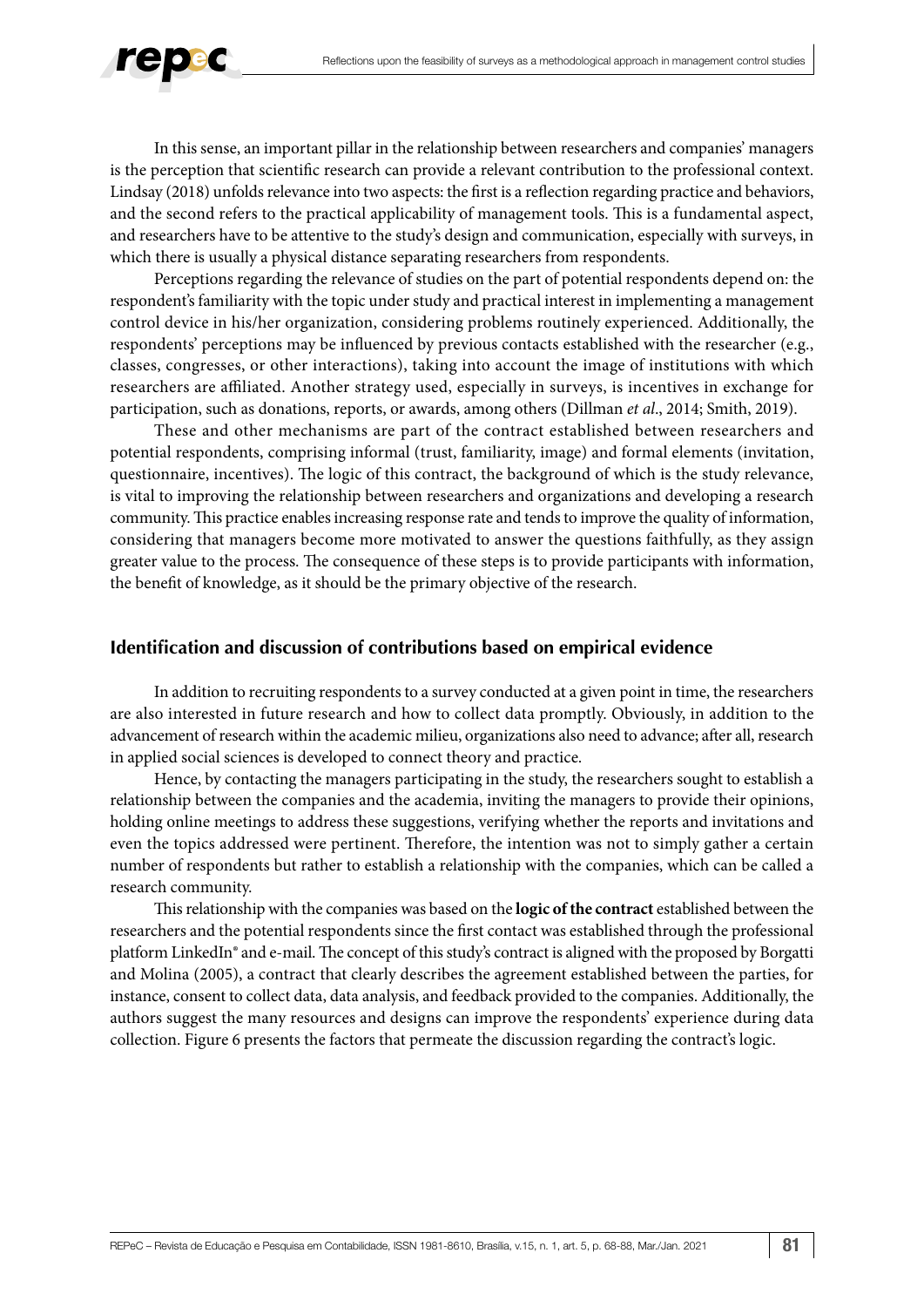



**Translation:** Contract's logic. Project's needs. Eliminating risks to respondents. Communication mechanisms (e-mail, video, etc.). Benefits to the organization and respondent. The contract is communicated in the invitation. Operationalization of the contract

**Figure 6.** Relationships with organizations.

Due to the project's needs, information necessary to meet the demands of the defined construct needs to be considered. An essential element to **eliminate the respondents' risk s**was to clearly identify the researchers with a profile in the LinkedIn® and/or with an institutional e-mail. Priority was given to LinkedIn® because it confers greater confidence in the researchers' and respondents'identities, that there are no viruses or spams (as it happens with e-mails), and because of the possibility to create a network of professional contacts for future interactions.

Additionally, the **communication mechanisms** used were intended to communicate the importance of the study and data analysis procedures, such as ensuring the confidentiality of the respondents' information. The invitations were sent to the individuals' professional profile, and the video-invitation and reminders somewhat approximated the researchers and respondents, strengthening ties of trust between the parties.

Note that the contract established **benefits would be provided to the respondent and organization**  concerning the sharing of knowledge produced in the study. Knowledge was shared through two executive reports: the first was sent up to one month after participation, containing an individualized analysis of the company considering its organizational life cycle, crises, and managerial artifacts; and the second report was sent after data collection ceased, providing aggregated data of all the companies in the sample, enabling them to make inferences.

Specifically, the survey implemented guided this study, and the stimulus provided to recruit respondents was to provide an **individual report** to each of the respondents, waving with potential opportunities for the organization's planning; feedback was very timely. When talking to some of the respondents, they reported that the feedback was pertinent and interesting, containing graphics and accessible language. The **aggregated report** emerged from the respondents' interest in obtaining this information, which represented an implementation (Coughlan & Coghlan, 2002) that emerged from the interaction with the field, which is common after communication is established.

Some organizations are more open than others, and establishing a relationship is not immediately facilitated and perhaps not even possible after only one survey. A relationship needs to be carefully developed over time to avoid biases, though it is undoubtedly something we consider relevant for the advancement of surveys.

**Question 5**. How to improve the reliability of information obtained through surveys?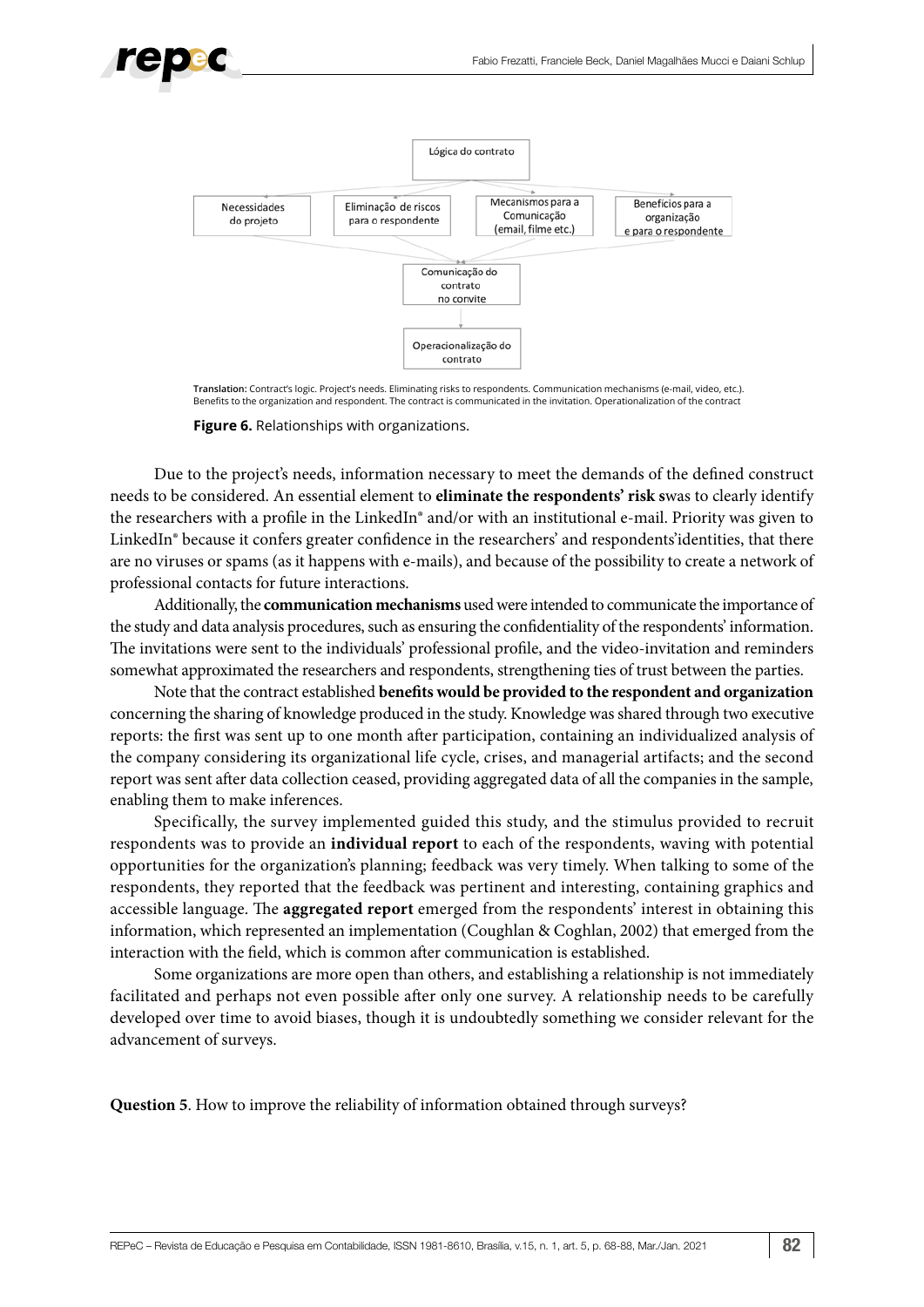

## **What does the literature say and what is the gap in the field?**

Another critical aspect to be discussed in terms of surveys is the procedures used to treat data during and after data collection to verify **response reliability**. Therefore, some types of bias to which surveys are subjected are addressed here. These biases accrue from the use of non-random sampling techniques such as non-sampling error and non-response bias (Van der Stede *et al*., 2006).

First, non-sampling error derives from **non-random sampling techniques** and may lead to **nonresponse error** and **response error**, which respectively refer to when invited managers do not answer the survey, and when they do, their response is not appropriate (Van der Stede *et al*., 2006). Non-random sampling error is common in studies conducted in the field of managerial control, considering that most studies do not adopt random sampling methods (Van der Stede *et al*., 2006).

**Non-response bias** refers to the extent to which respondents differ from non-respondents in terms of generalization of results (Moore &Tarnai, 2002; Van der Stede *et al*., 2006). The difference between non-respondents and respondents may be related to some factors, such as the characteristics of the target population (age, sex, income, education, and area of professional activity), the organization's characteristic (size, sector), or the survey's characteristics (topic, duration, etc.) Tomaksovic-Devey, Leiter, and Thompson (1994) note that authority, ability, and motivation are important factors for not responding to a survey. Authority refers to the hierarchical level of potential respondents; ability refers to knowledge and familiarity of the potential respondent to the topic and instruments, and motivation involves the interest of potential respondents in the study. Usually, non-response bias is an issue addressed in management control studies considering the statistical differences between the first and last respondents (Van der Stede *et al*., 2006), considering that most of these studies do not have information regarding the population. Another aspect discussed by Van der Stede *et al*. (2006) refers to **item non-response**, which is treated as **missing data** and is a source of bias and may lead to validity reliability problems in measuring constructs.

**Response-error** is present in studies using the survey approach because these use self-reported data, and thus, are conditioned to different types of biases (Podsakoff *et al*., 2003), which include social convenience and the respondent's mood for instance (Podsakoff *et al*., 2003). Speklé and Widener (2018) discuss two types of biases, social desirability bias, which refers to distorting responses to align to social standards, and the halo effect, which reflects a situation in which general perception influences a specific judgment.

Finally, in addition to the survey design, these aspects should be discussed after collecting data to verify the extent to which a given empirical study is subject to biases

#### **Identification and discussion of contributions based on empirical evidence**

Empirical research followed the survey design procedures, starting with the establishment of **the target-respondent profile** in terms of hierarchical level and other complementary aspects, such as area and experience in the company. As previously mentioned, in some companies, there was not a respondent who met these requirements, and for this reason, we established an **acceptable level of bias** to **access respondents** (as shown in Figure 7).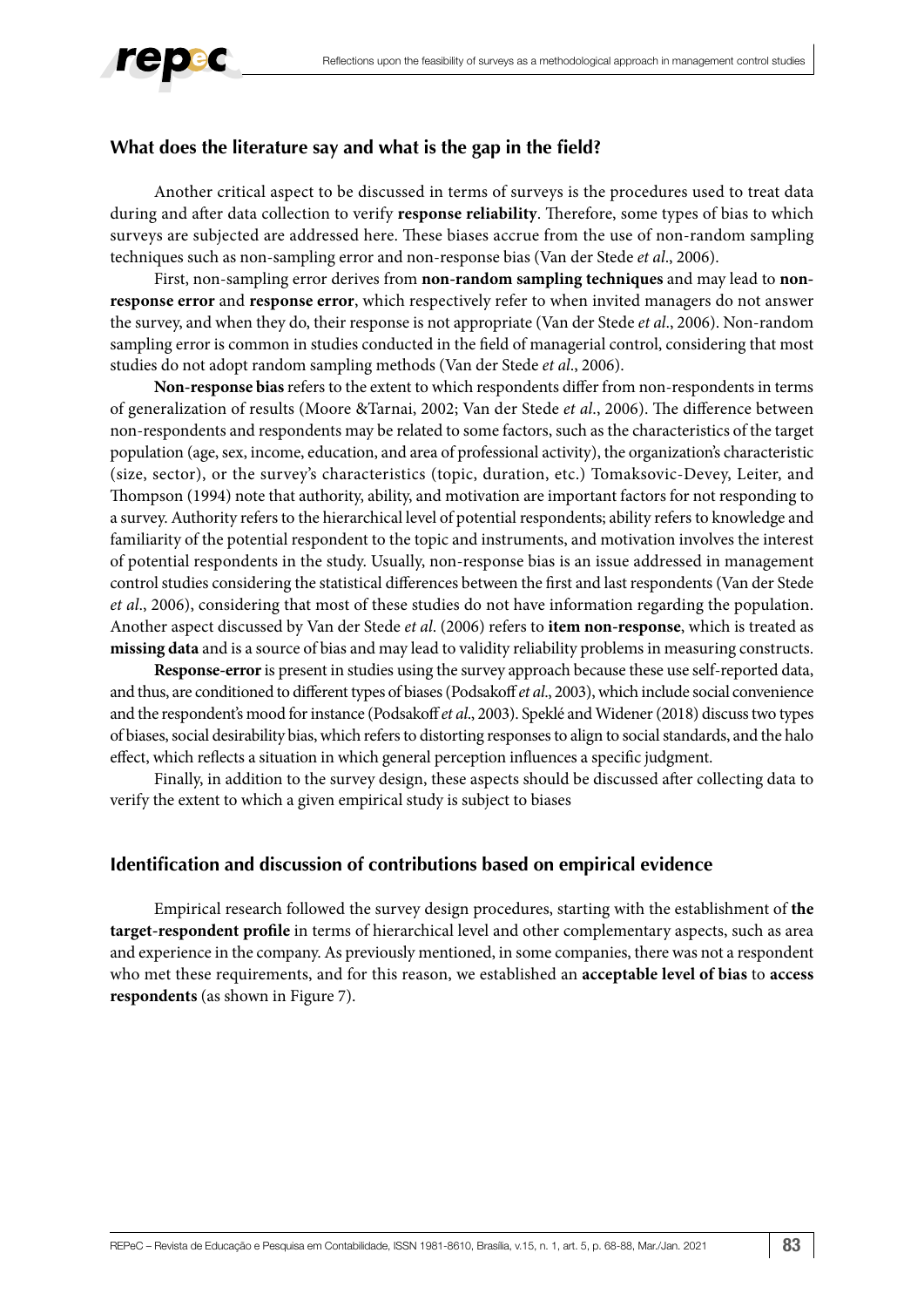

Because a convenience sample was adopted, this study is subjected to response and non-response bias. **Non-response bias** may be an issue here, but it is difficult to treat; it cannot be identified if the sample has similar characteristics to the target population (due to an absence of data regarding the target population). This sort of bias cannot be diagnosed using the first and last respondents' test, considering that the invitations were sent during approximately one year, and the potential respondents were added to the sampling frame by identifying their profiles at LinkedIn®.



**Translation:** Establishing the respondents' profile. Establishing how suitable respondents were per block. Establishing an acceptable level of bias. Alternative criteria to include respondents. Access to respondents. Test to validate aggregate

**Figure 7.** Respondents' configuration

Regarding response bias, the researchers monitored the responses to screening for valid and reliable responses, discarding those suspected of low-quality responses. While attributes such as the respondent's quality regarding authority and ability to participate in the study were addressed through the survey design and identification of potential respondents, the respondents' motivation was monitored and adjusted throughout the process by changing some strategies. First, a written invitation format was replaced by a video-invitation. Second, monitoring the respondents and using reminders, also highlighting the importance of the individual executive report, decreased response bias, and missing data; thus, a database with few incomplete responses was obtained. Third, the researchers monitored whether there was more than one respondent per company, how long it took to complete the questionnaire, and situations with a specific treatment, for instance, due to the exclusion of complete questionnaires.

As presented in Figure 8, the guiding questions are aligned with survey procedures addressed by the literature, including for the management control field (Van der Stede *et al*., 2006). The guiding questions comprised one or more of these aspects simultaneously and emerged from the literature and the survey development process conducted among Brazilian family businesses.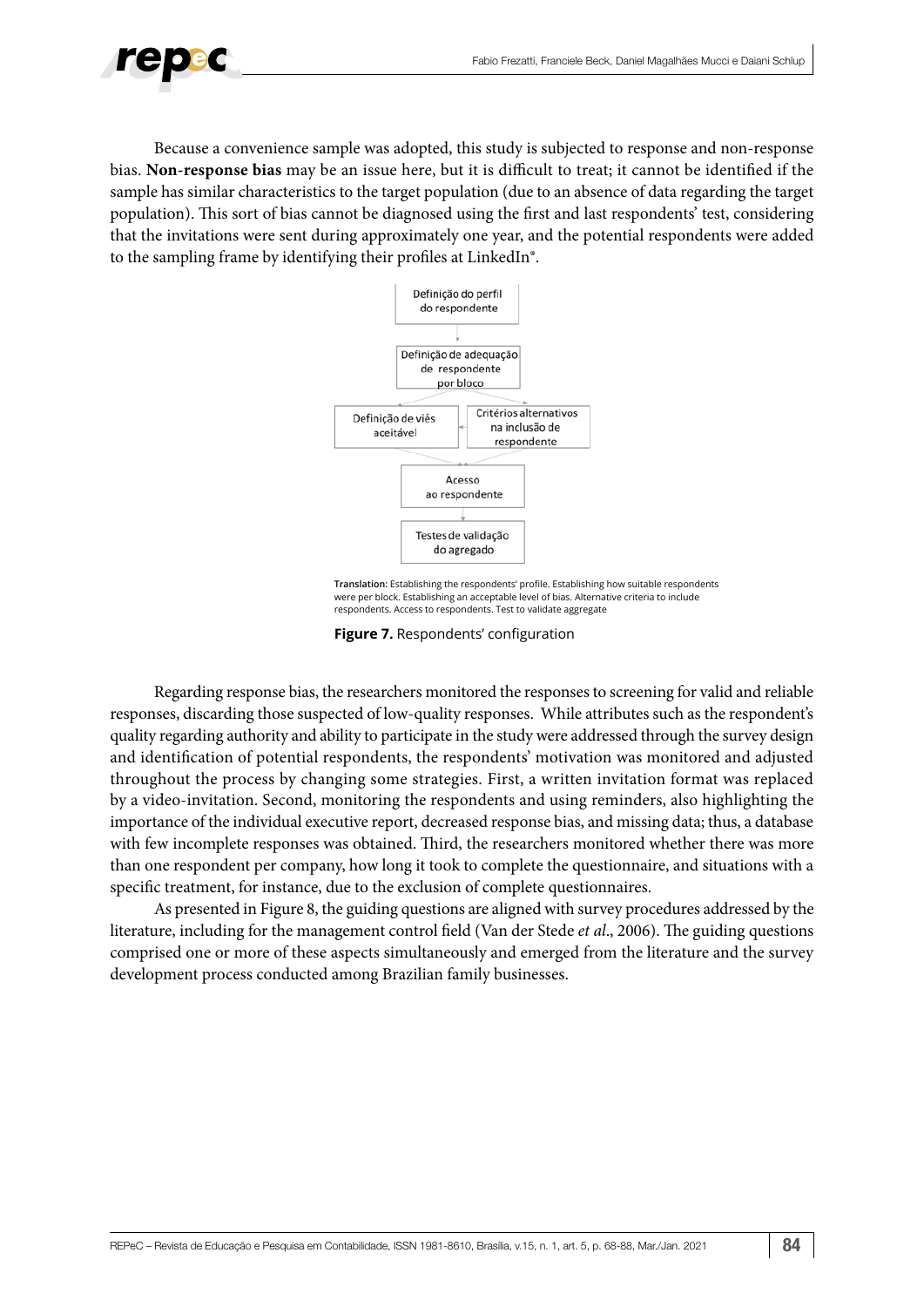

By reflecting upon the process of implementing a survey, various issues were discussed in this section regarding the difficulties and solutions the researchers found to, whenever possible, decrease bias and increase response reliability and response rate, in addition to considering the importance of a sense of research community. This reflective approach can be observed in each guiding question, which was intended to clarify the challenges imposed on the implementation of surveys, given the demands faced during the investigation process, whether because of a lack of data, difficulty in accessing organizations and people, or difficulty in adapting instruments to the practical context, while simultaneously observing construct validity, among others. As highlighted by Van der Stede*et al*. (2006) and Speklé and Widener (2018), despite these challenges, including acceptance on the part of the research community, surveys are crucial to advance in management accounting and applied social sciences as a whole.



**Translation:** Theoretical reference framework: 1.Study's objective: descriptive/exploratory; theory testing; 2.Survey design: cross-sectional or longitudinal data; level of analysis (individual, unit/group, organization); single or multiple respondents; 3.Establishing the target population and study population; 4.Establishing the sample, non-probabilistic or probabilistic: (4.1) Sample size (response rate), (4.2) Coverage bias, (4.3) Non-response bias. 1.Establishing the study's instrument: (5.1) Construct validity, (5.2) Reliability, (5.3) Response error, (5.4) Common method bias. 1.Data collection: pretest, reporting, means (telephone, internet, e-mail), follow-up and incentives. Guiding questions - Reflections arising from the study process: Q1 – How to structure a database for field research (survey) in an environment where this resource is not readily available? - Differentiate the study's purpose; - Establishing the target population and sampling frame based on existing data and by including companies (sector, size); - Aggregation criteria (characteristics); - Concerns: Random versus Non-random and coverage error; Q2 – How to improve the relationship with the "most suitable" respondent?; - Alternatives to access companies; - Suitable respondents' profile (area of professional practice, hierarchical level, experience), which is not always achieved.; - Direct or indirect contact with respondents in the sample by using alternative criteria (video-invitation); Q3 – What are the potential approaches to improve the management of relevant data collection promptly?: - Online survey: opportunities and challenges; - Transparent and objective communication (LinkedIn® and e-mail) and sensitization of respondents by sending executive report; - Adjusting invitations and study contract throughout the process; - Managing response; - Communicating the study relevance and ethical procedures; - Incentives to the companies and respondents (relevance, possibility to interact, and incentives such as executive report, donations); - Interaction and relationship possibilities not only within the study's scope; - Fulfilling the study's contract; - Logic of research community; Q5. How to improve the reliability of information obtained through surveys?; -Reliability of the responses and "acceptable" level of bias; - Non-sampling error; - Non-response bias: factors (authority, ability, and motivation); - Response bias (self-reporting questionnaire, which may lead to social desirability bias and halo effect); - Monitoring the process (time required to complete the questionnaire, missing data)



# **5. Final Considerations**

This study's objective was to discuss methodological perspectives of surveys based on five guiding questions addressing databasestructure, relationship with respondents, managementof data collection, sense of a research community, and information reliability, thus, permeating the technical and ethical aspects of surveys.

The proposals are aligned to both the difficulties faced in the survey process and discussions proposed by previous studies (e.g., Van der Stede *et al*., 2006; Spékle & Widener, 2018), the background of which was a field study developed in management control of family businesses. Methodological studies do not frequently address these problems, given the practical focus of the data collection process stages. Additionally, when the researchers participate in the process, they face many unexpected challenges, which affect the entire study design.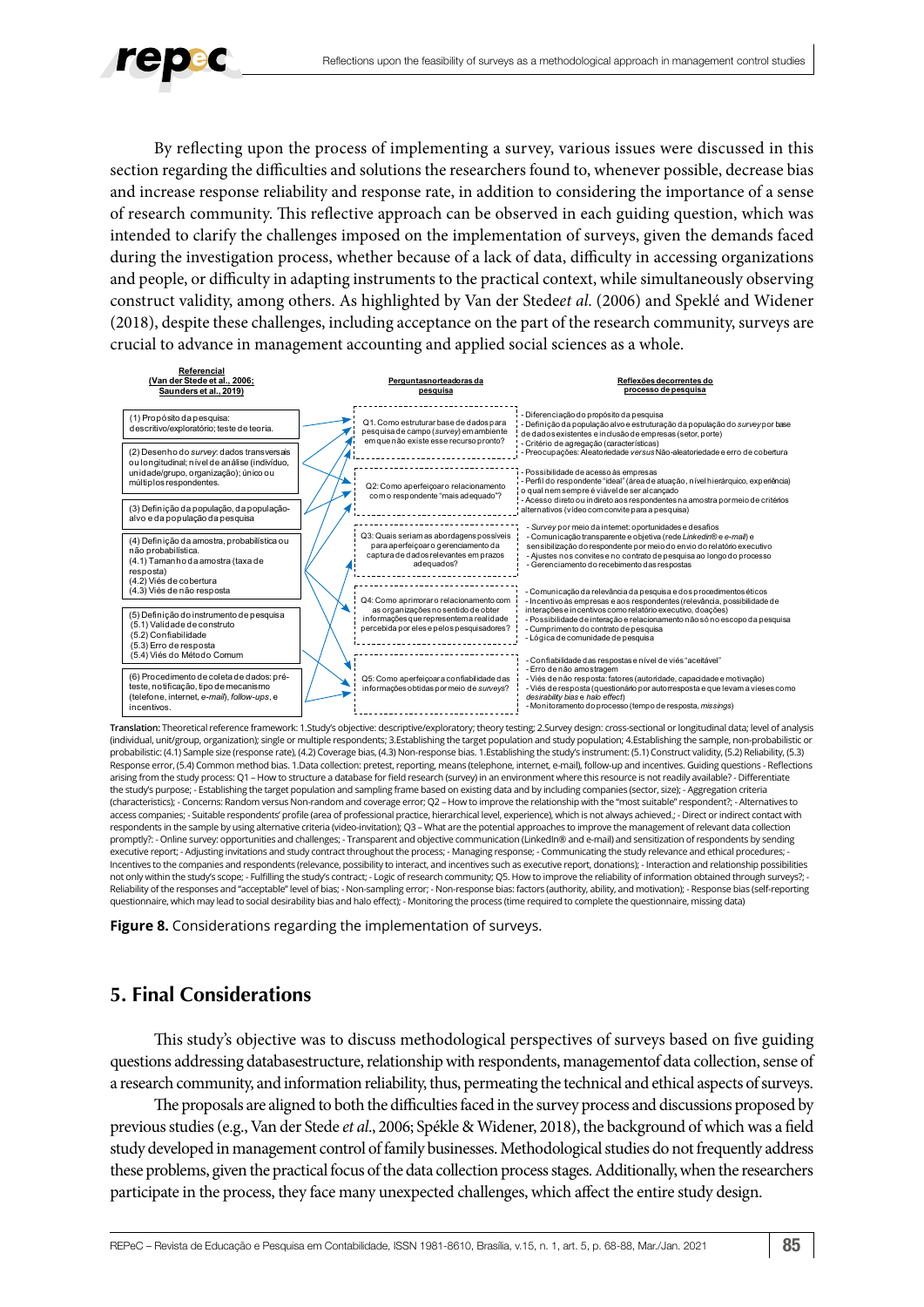

This study raises these questions from a critical perspective on how to conduct the data collection process using questionnaires while at the same time focusing on the literature, experiences, interventions, and learning process. This study discussed each guiding question from the action-research perspective, the background of which was a survey conducted among Brazilian family businesses of varied sizes, addressing management control practices within the organizational life cycle. Within this context, this study explored difficulties and solutions to the use of surveys to draw attention to the fact that the most suitable design may not be feasible in many cases.

This study specifically addresses: (i) the importance of establishing a target-population and sample with the problem in mind; (ii) the operationalization of data collection itself, considering attributes such as desirable respondent profile, the format of communication, and management of the data collection process; and (iii) the importance of considering the logic of research community, which considers the establishment of and compliance to a research contract. Therefore, an inward perspective of research itself provides the means to reflect upon and improve surveys, to advance in studies addressing relevant topics, seldom explored thus far, considering the challenge of obtaining data.

This study is expected to promote a reflection and suggest solutions to other researchers using surveys as the primary methodological approach to collect data. Surveys are a method widely used in the field of management control. Thus, recent studies have attempted to reflect upon its role, limitations and to consider alternatives to expand its acceptance in the research field (Speklé& Widener, 2018; Hiebl& Richter, 2018). Therefore, this study contributes to the literature, by sharing reflections regarding the Brazilian context, based on a survey conducted among family businesses, guiding the development of surveys in other fields facing the same challenges.

# **References**

- Bisbe, J., Batista-Foguet, J. M., & Chenhall, R. (2007). Defining management accounting constructs: a methodological note on the risks of conceptual misspecification. *Accounting, Organizations and Society*, *32*(7-8), pp. 789-820.https://doi.org/10.1016/j.aos.2006.09.010
- Borgatti, S. P., & Molina, J. L. (2005). Toward ethical guidelines for network research in organizations. *Social Networks*, *27*(2), pp. 107-117.https://doi.org/10.1016/j.socnet.2005.01.004
- Bressan, A. A., Schiehll, E., Procianoy, J. L., & Castro, L. R. K. D. (2019). Perspectivas da pesquisa em governança de empresas familiares no Brasil. *Revista de Administração Contemporânea*,*23*(6), pp. 696-702.http://dx.doi.org/10.1590/1982-7849rac2019190331
- Carneiro, T. C. T., & Dib, L. A. D. R. (2011). O uso da internet em surveys: oportunidades e desafios. *Administração: Ensino e Pesquisa, 12(4),* pp. 641-670.https://doi.org/10.13058/ raep.2011.v12n4.146
- Corley, K., & Gioia, D. (2011). Building theory about theory building: what constitutes a theoretical contribution? *Academy of Management Review*, *36*(1), pp. 12-32. https://doi.org/10.5465/amr.2009.0486
- Coughlan, P., & Coghlan, D. (2002). Action research for operations management.*International Journal of Operations & Production Management*, *22*(2), pp. 220-240.https://doi. org/10.1108/01443570210417515
- Couper, M. P. (2000). Web surveys: a review of issues and approaches. *The Public Opinion Quarterly, 64*(4), pp. 464-494.https://doi.org/10.1086/318641
- Cycyota, C. S., & Harrison, D. A. (2006). What (not) to expect when surveying executives: a meta-analysis of top manager response rates and techniques over time.*Organizational Research Methods*,*9*(2), pp. 133-160.https://doi.org/10.1177/1094428105280770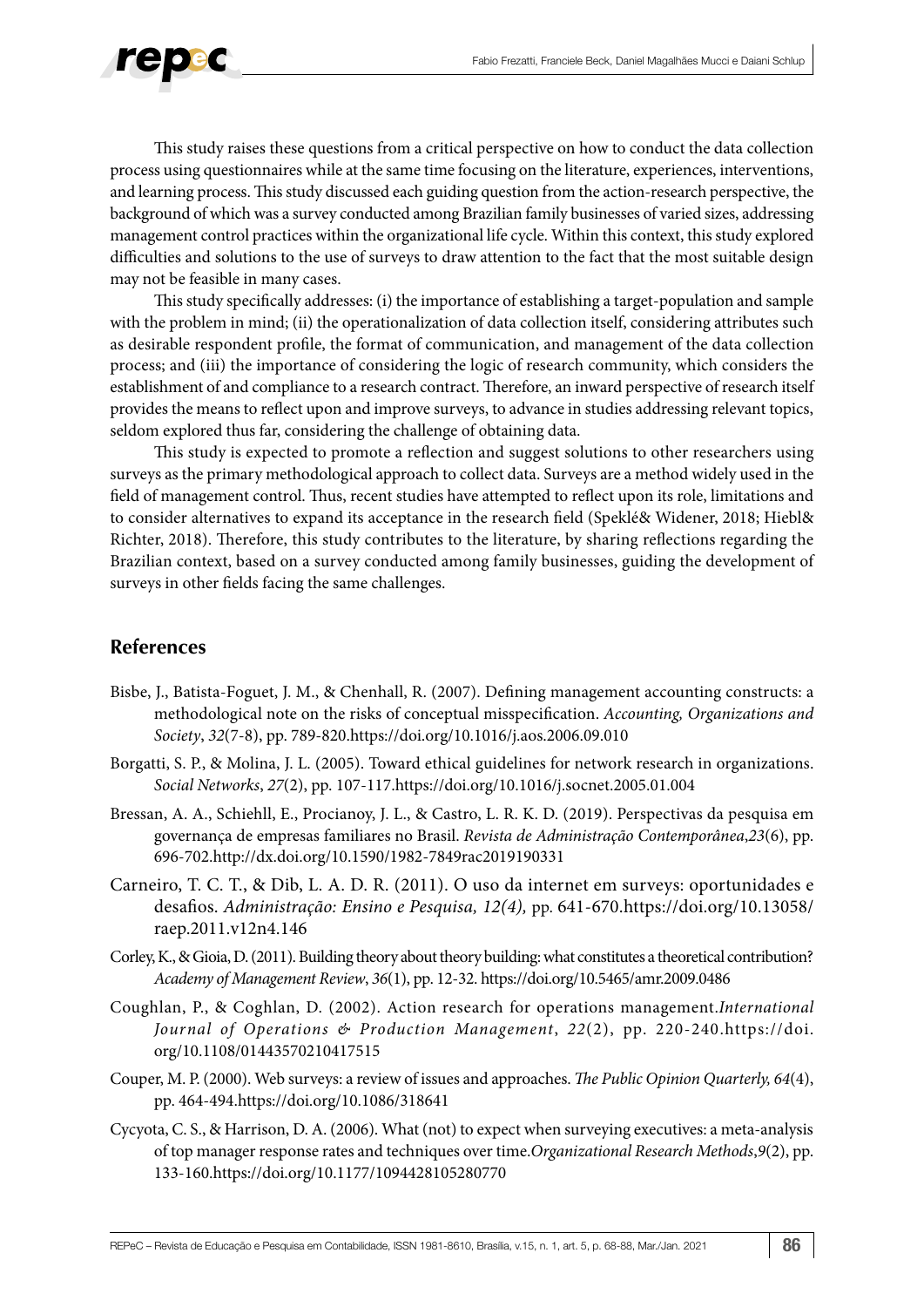

- Dillman, D. A., Smyth, J. D., & Christian, L. M. (2014). *Internet, phone, mail, and mixed-mode surveys: the tailored design method*. New Jersey: John Wiley & Sons.
- Fan, W., & Yan, Z. (2010). Factors affecting response rates of the web survey: a systematic review. *Computers in Human Behavior, 26*(2), pp. 132-139.https://doi.org/10.1016/j.chb.2009.10.015
- Freitas, H., Oliveira, M., Saccol, A. Z., & Moscarola, J. (2000). O método de pesquisa survey. *Revista de Administração da Universidade de São Paulo, 35(3),* pp. 105-112.
- Fricker, R. D., & Schonlau, M. (2002). Advantages and disadvantages of internet research surveys: evidence from the literature. *Field Methods*, *14*(4), pp. 347-367.https://doi.org/10.1177/152582202237725
- Hartmann, F., & Slapničar, S. (2012). The perceived fairness of performance evaluation: the role of uncertainty. *Management Accounting Research*, *23*(1), pp. 17-33.https://doi.org/10.1016/j. mar.2011.10.004
- Hiebl, M. R., & Richter, J. F. (2018). Response rates in management accounting survey research. *Journal of Management Accounting Research, 30*(2), pp. 59-79. https://doi.org/10.2308/jmar-52073
- Instituto Brasileiro de Geografia e Estatística. IBGE. (2019). *Estatísticas do cadastro central de empresas: 2017*. IBGE, Coordenação de Cadastro e Classificações. Rio de Janeiro: IBGE.
- Kemmis, S., McTaggart, R.,& Nixon, R. (2014). *The action research planner:doingcritical participatory action research*. Springer: Singapore Heidelberg, New York: Dordrecht London.
- Ketokivi, M., & Choi, T. (2014). Renaissance of case research as a scientific method. *Journal of Operations Management*, *32*(5), pp. 232-240.https://doi.org/10.1016/j.jom.2014.03.004
- Keusch, F. (2015). Why do people participate in Web surveys? Applying survey participation theory to internet survey data collection. *Management Review Quarterly, 65*(3), pp. 183-216.https://doi. org/10.1007/s11301-014-0111-y
- Landers, R.N.,& Behrend, T.S. (2015). An inconvenient truth: arbitrary distinctions betweenorganizational, mechanical Turk, and other convenience samples.*Industrial and Organizational Psychology*, *8*(2), pp. 142-164.https://doi.org/10.1017/iop.2015.13
- Lindsay, R. M. (2018). *Making progress in management accounting research: towards a practical agenda.* Paper presented at the Management Accounting Section Midyear Meeting: American Accounting Association.Retrieved from[https://aaahq.org/Meetings/2018/Management-Accounting/Program.](https://aaahq.org/Meetings/2018/Management-Accounting/Program)
- Lodi, M. D. de F., Thiollent, M. J. M., & Sauerbronn, J. F. R. (2017). Uma discussão acerca do uso da pesquisa-ação em administração e ciências contábeis. Sociedade, Contabilidade e Gestão, 13(1), pp. 57. https://doi.org/10.21446/scg\_ufrj.v13i1.14175
- Mac Lennan, M. L. F., & Avrichir, I. (2013). A prática da replicação em pesquisas do tipo survey em Administração de Empresas. Administração: Ensino e Pesquisa, 14(1), pp. 39-61. https://doi.org/10.13058/raep.2013.v14n1.72
- Madison, K., Kellermanns, F. W., & Munyon, T. P. (2017). Coexisting agency and stewardship governance in family firms: an empirical investigation of individual-level and firm-level effects. *Family Business Review, 30*(4), pp. 347-368.https://doi.org/10.1177/0894486517727422
- Merchant, K. A. (2010). Paradigms in accounting research: a view from North America. *Management Accounting Research*,*21*(2), pp. 116-120.https://doi.org/10.1016/j.mar.2010.02.004
- Merchant, K. A. (2012). Making management accounting research more useful. *Pacific Accounting Review*,*24*(3), pp. 334-356.https://doi.org/10.1016/j.mar.2010.02.004
- Moore, D. L., & Tarnai, J. (2002). Evaluating nonresponse error in mail surveys. In: R. M. Groves, D. A., Dillman, J. L., Eltinge, & R. J. A., Little (Eds.).*Survey nonresponse*. (pp. 197-211). New York, NY: John Wiley & Sons.

REPeC – Revista de Educação e Pesquisa em Contabilidade, ISSN 1981-8610, Brasília, v.15, n. 1, art. 5, p. 68-88, Mar./Jan. 2021 87